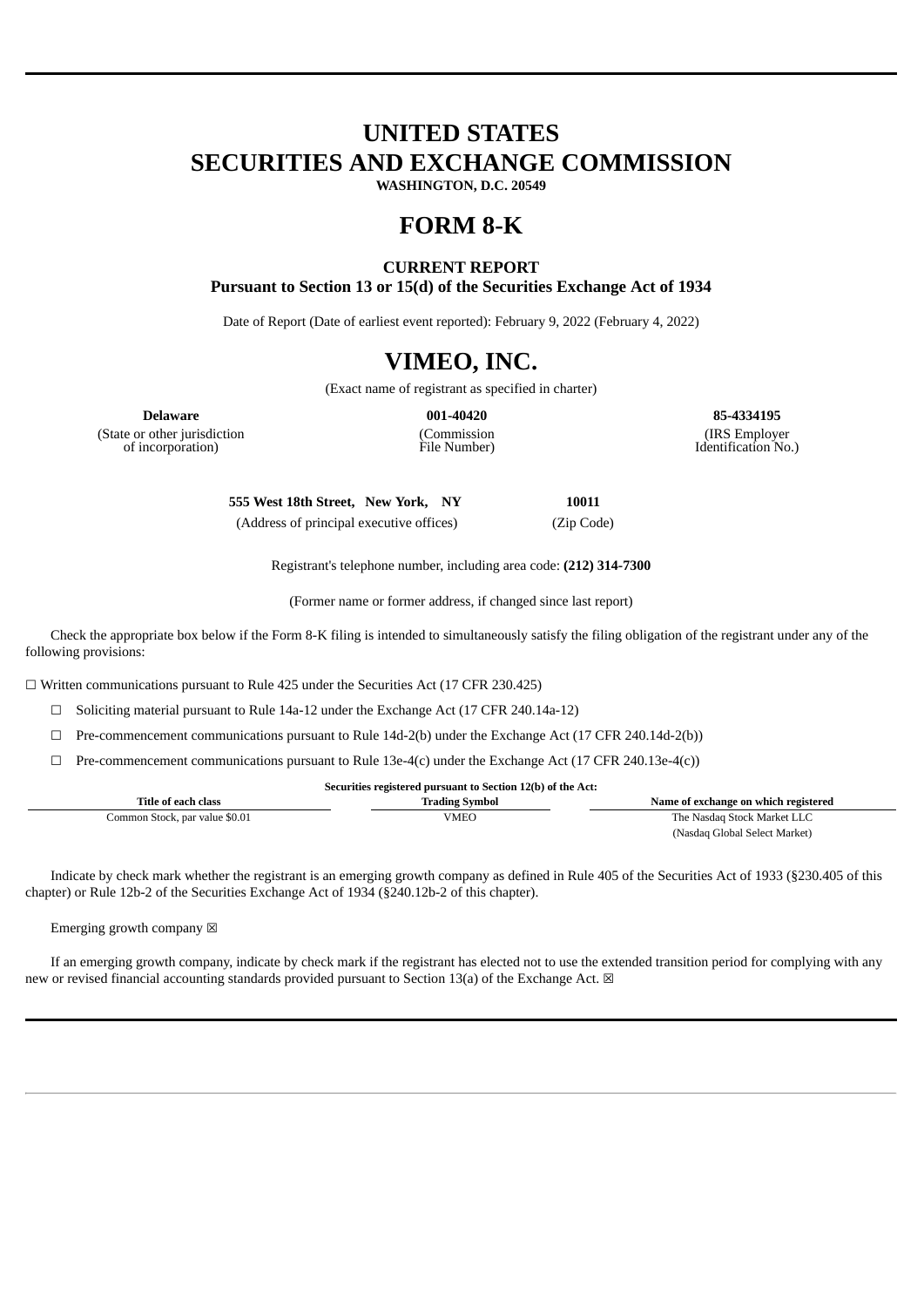## **ITEM 2.02 Results of Operations and Financial Condition**

On February 9, 2022, Vimeo, Inc. (the "Company") announced that it had released its results for the quarter and year ended December 31, 2021. The full text of the related press release, which is posted on the Company's website at https://vimeo.com/investors/ and appears in Exhibit 99.1 hereto, is incorporated herein by reference. Additionally, the Company issued a letter to shareholders. A copy of the letter is furnished as Exhibit 99.2 hereto and is incorporated herein by reference.

The information furnished under Items 2.02 and 7.01, and in the accompanying Exhibits 99.1 and 99.2 shall not be deemed "filed" for purposes of Section 18 of the Securities Exchange Act of 1934, as amended (the "Exchange Act"), or incorporated by reference in any filing under the Securities Act of 1933, as amended, or the Exchange Act regardless of any general incorporation language in such filing, unless expressly incorporated by specific reference in such filing.

## ITEM 5.02 Departure of Directors or Certain Officers; Election of Directors; Appointment of Certain Officers; Compensatory Arrangements of **Certain Officers**

## **CFO Transition**

On February 4, 2022, Mr. Narayan P. Menon, the Company's Chief Financial Officer, notified the Company of his decision to resign from the Company. In connection with Mr. Menon's resignation, Mr. Menon and the Company entered into a transition agreement dated February 4, 2022 (the "Agreement"). The Agreement provides that Mr. Menon will continue in his employment with the Company as its Chief Financial Officer until his successor begins or June 30, 2022, whichever is earlier (the applicable date, the "Separation Date"). After the separation date, Mr. Menon will stay on as a consultant until December 31, 2022 to help with the transition. In exchange for Mr. Menon's agreement to provide continuing services to the Company and other consideration contained in the Agreement, (i) the Company will continue to pay Mr. Menon his base salary at its current rate through the Separation Date, (ii) the Company will pay Mr. Menon a 2021 bonus equal to his current annual target (65% of his annual base salary), (iii) for the period between January 1, 2022 and the Separation Date, Mr. Menon will be eligible for a discretionary bonus, (iv) during the consultancy period, the Company will pay Mr. Menon at his current annual base salary and will continue to provide Mr. Menon with health benefits, (v) 342,326 of Mr. Menon's Stock Appreciation Rights ("SARs"), representing three quarters of a tranche that otherwise had a cliff vest on January 6, 2023, will vest on September 6, 2022, and (vi) Mr. Menon will have twelve months after the Separation Date to exercise his vested SARs. In addition, the Agreement includes other customary terms and covenants in favor of the Company. The Company has engaged an executive search firm to identify candidates for a permanent Chief Financial Officer.

The foregoing summary of the Agreement does not purport to be complete and is qualified in its entirety by reference to the Agreement, a copy of which will be filed as an exhibit to the Company's Quarterly Report on Form 10-Q for the quarter ended March 31, 2022.

### **CEO Maternity Leave**

At the Company's earnings event on February 10, 2022, the Company plans to announce that Anjali Sud, Chief Executive Officer of the Company, is expected to go on maternity leave in April 2022. In Ms. Sud's absence, the Company expects that Mr. Mark Kornfilt, President and Chief Product Officer of the Company, will act as the Company's interim Chief Executive Officer, while maintaining his current position. Upon Ms. Sud's return from maternity leave, the Company expects that Ms. Sud will return to the position of Chief Executive Officer and Mr. Kornfilt will continue in the position of President and Chief Product Officer.

## **Cautionary Statement Regarding Forward-Looking Information**

This communication may contain "forward-looking statements" within the meaning of the Private Securities Litigation Reform Act of 1995. Words such as "will," "may," "could," "should," "would," "anticipates," "estimates," "expects," "plans," "projects," "forecasts," "intends," "targets," "seeks" and "believes," as well as variations of these words or comparable words, among others, generally identify forward-looking statements. These forward-looking statements include, among others, statements regarding our Chief Executive Officer and the Company's expectations that Mr. Kornfilt will serve as interim Chief Executive Officer during Ms. Sud's leave of absence. Forward-looking statements are based on our management's beliefs and assumptions and on information currently available. These forward-looking statements are subject to a number of known and unknown risks, uncertainties and assumptions. Actual results could differ materially from those contained in or implied by these forward-looking statements. Factors that could cause or contribute to such differences include, but are not limited to the factors set forth in the section titled "Risk Factors" in our Registration Statement on Form S-1 filed with the SEC on May 26, 2021 as they may be updated by our periodic reports subsequently filed with the SEC. Other unknown or unpredictable factors that could also adversely affect Vimeo's business, financial condition and results of operations may arise from time to time. In light of these risks and uncertainties, these forward-looking statements may not prove to be accurate. Accordingly, you should not place undue reliance on these forward-looking statements, which only reflect the views of Vimeo's management as of the date of this communication. Vimeo does not undertake to update these forward-looking statements.

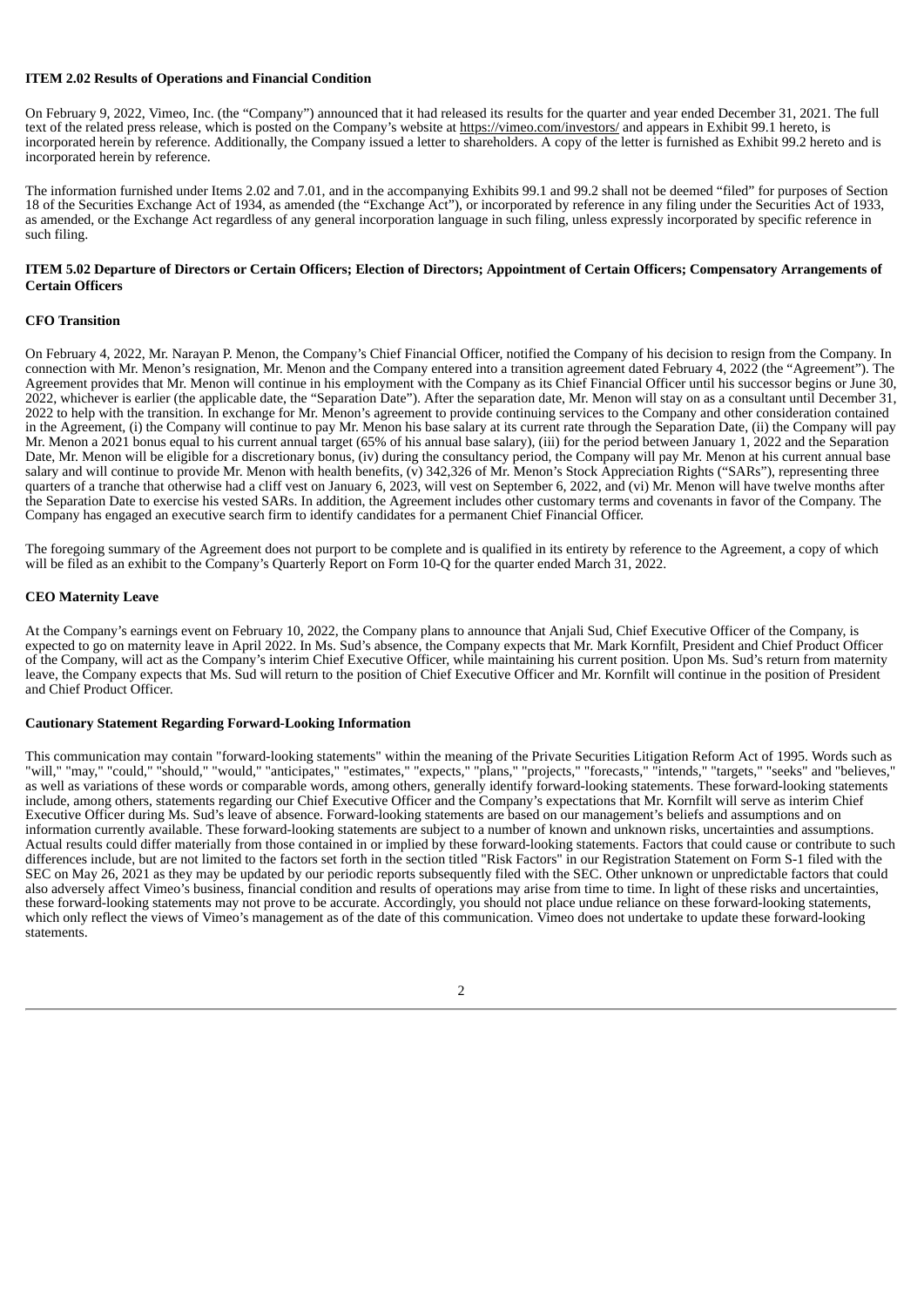# **ITEM 9.01 Financial Statements and Exhibits.**

| <b>Exhibit No.</b> |                                                | <b>Description</b>                                                          |  |  |  |
|--------------------|------------------------------------------------|-----------------------------------------------------------------------------|--|--|--|
|                    |                                                |                                                                             |  |  |  |
|                    |                                                | Press Release of Vimeo, Inc. dated February 9, 2022.                        |  |  |  |
|                    | Letter to Shareholders, dated February 9, 2022 |                                                                             |  |  |  |
|                    |                                                | Cover Page Interactive Data File (embedded within the Inline XBRL document) |  |  |  |
|                    |                                                |                                                                             |  |  |  |
|                    |                                                |                                                                             |  |  |  |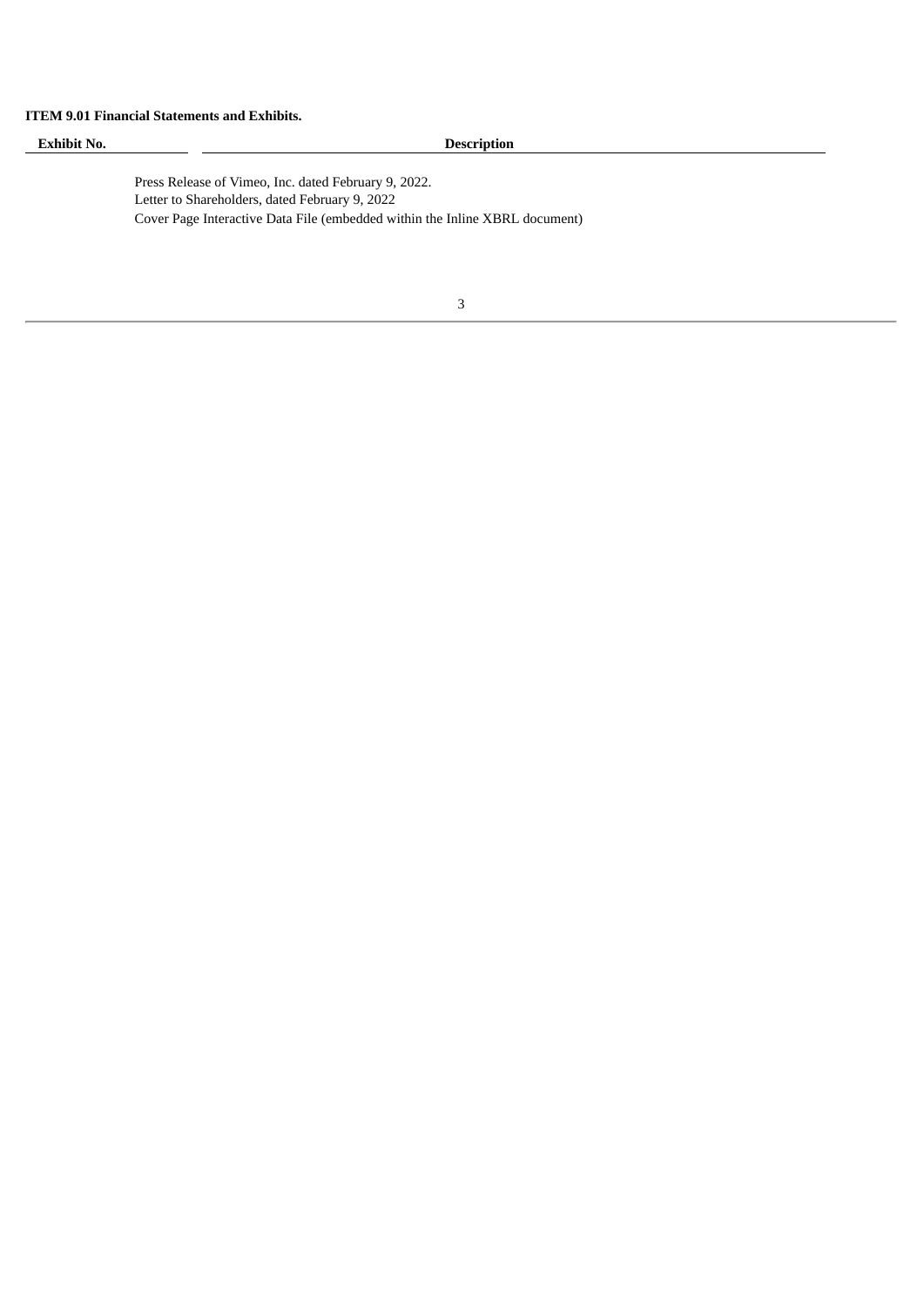# **SIGNATURES**

Pursuant to the requirements of the Securities Exchange Act of 1934, the Registrant has duly caused this report to be signed on its behalf by the undersigned hereunto duly authorized.

VIMEO, INC.

| Bv:    | /s/ Narayan Menon                                        |
|--------|----------------------------------------------------------|
| Name:  | Narayan Menon                                            |
| Title: | Chief Financial Officer<br>(Principal Financial Officer) |
|        |                                                          |

Date: February 9, 2022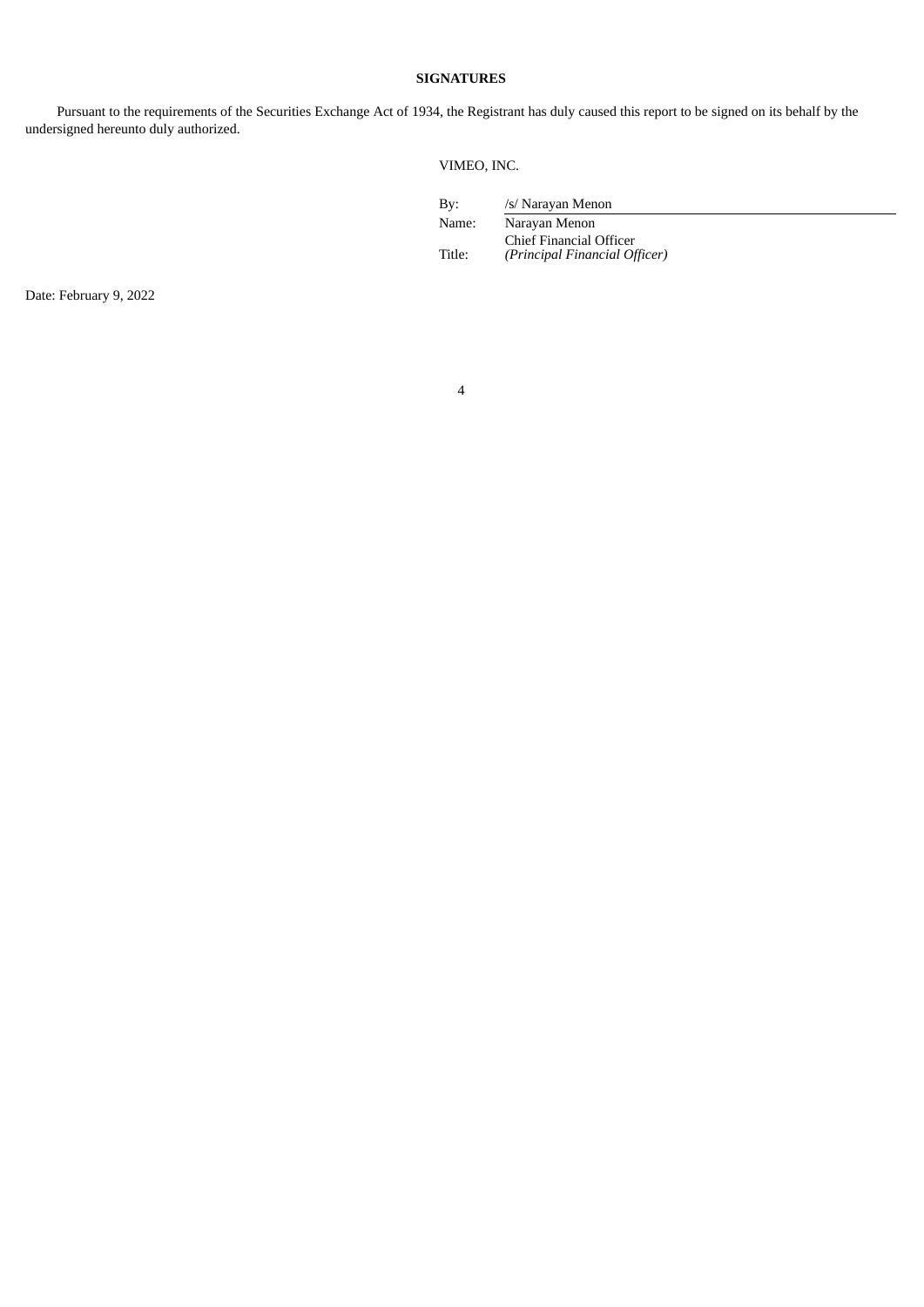Exhibit 99.1



## VIMEO REPORTS Q4 2021 AND FULL-YEAR 2021 FINANCIAL RESULTS

*Q4 2021 Revenue increases 27% to \$106 million Full-Year 2021 Revenue increases* 38% *to \$392 million*

NEW YORK— February 9, 2022—Vimeo, Inc. (NASDAQ: VMEO) ("Vimeo") released its results for the fourth quarter and full year ended December 31, 2021 today. Vimeo separately posted a letter to shareholders from Vimeo CEO Anjali Sud on the Investor Relations section of its website at https://investors.vimeo.com/.

"Our product expansion efforts in 2021 are starting to bear real fruit," said Anjali Sud, Chief Executive Officer of Vimeo. "We are now selling our all-in-one solution to some of the largest companies in the world, and seeing millions of employees adopt our software to power video for work. Video, and Vimeo, have never been more essential for the future of business communication."

## **VIMEO, INC. SUMMARY RESULTS**

*(\$ in millions except per share amounts)*

|                         | Q4 2021     | O4 2020    |
|-------------------------|-------------|------------|
| Revenue                 | \$<br>106.1 | \$<br>83.8 |
| Gross profit            | 79.5        | 58.8       |
| Gross margin            | 75 %        | 70 %       |
| Operating income (loss) | (23.6)      | (3.7)      |
| Net income (loss)       | (24.0)      | (5.8)      |
| <b>Diluted EPS</b>      | (0.15)      | (0.04)     |
| <b>Adjusted EBITDA</b>  | (7.6)       | 0.7        |

*See reconciliations of GAAP to non-GAAP measures beginning on page 8.*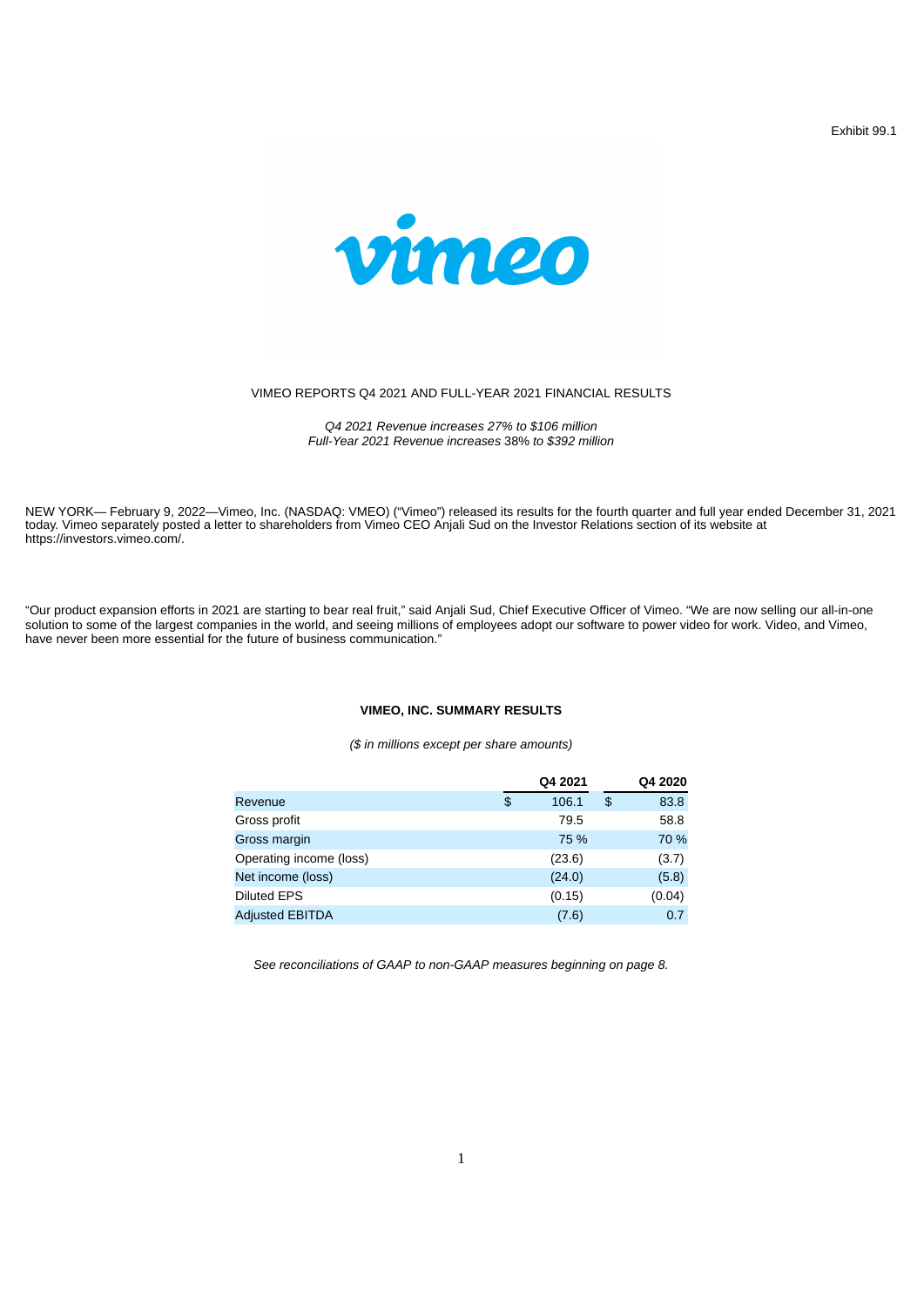### **DEFINITIONAL CHANGES**

In our Form S-4 filed with the Securities and Exchange Commission (the "SEC") on April 6, 2021, we defined "customers who purchase plans through contact with our sales force" as **"Enterprise Customers"**. For clarity, we will refer to those customers as **"Sales-Assisted Customers"** in this release and going forward, and any revenue associated with those customers will be referred to Sales-Assisted Revenue.

#### **Q4 2021 HIGHLIGHTS**

- **Revenue** increased 27% year-over-year driven by an 11% increase in subscribers and 13% growth in ARPU. Sales-Assisted Revenue grew over 50% year-over-year in the fourth quarter.
- **Operating Income:** GAAP operating loss was \$23.6 million, compared to GAAP operating loss of \$3.7 million in the fourth quarter of 2020.
- **Adjusted EBITDA**: Adjusted EBITDA loss was \$7.6 million, compared to Adjusted EBITDA of \$0.7 million in the fourth quarter of 2020.
- **Cash Flow / Liquidity:** Cash flow from operating activities was negative \$11.6 million, compared to negative \$5.2 million in the fourth quarter of 2020. Free cash flow was negative \$11.8 million, compared to \$5.4 million in the fourth quarter of 2020. We ended the quarter with \$321.9 million in cash and cash equivalents.

### **FULL-YEAR 2021 HIGHLIGHTS**

- **Revenue** increased 38% year-over-year driven by a 11% increase in subscribers and 18% growth in ARPU. Sales-Assisted Revenue grew more than 70% in the full year of 2021.
- **Operating Income:** GAAP operating loss was \$61.0 million, compared to GAAP operating loss of \$40.8 million in the full year of 2020.
- **Adjusted EBITDA**: Adjusted EBITDA loss was \$9.4 million, compared to Adjusted EBITDA loss of \$13.9 million in the full year of 2020.
- **Cash Flow / Liquidity:** Cash flow from operating activities was \$16.0 million, compared to \$13.9 million in the full year of 2020. Free cash flow was \$15.5 million, compared to \$13.0 million in the full year of 2020.

# **RECENT BUSINESS HIGHLIGHTS**

- Vimeo now has approximately 1.7 million paying subscribers, with more than 7,000 paying Sales-Assisted Customers.
- Added and expanded Sales-Assisted Customers across diverse industries, including Coca-Cola, Planet Fitness, VMware, The Ogilvy Group, Toyota USA, Santander, and CarMax.
- Scaled new products launched in 2021 as part of Vimeo Enterprise offering (Video Library and Vimeo Events), with over 45% of Vimeo Enterprise accounts at the end of 2021 using two or more products versus 10% at the end of 2020.
- Went live with integrations with Figma and Asana to enable Vimeo Record for their users. Launched new partnerships with WordPress, WooCommerce, and Google.

 $\overline{2}$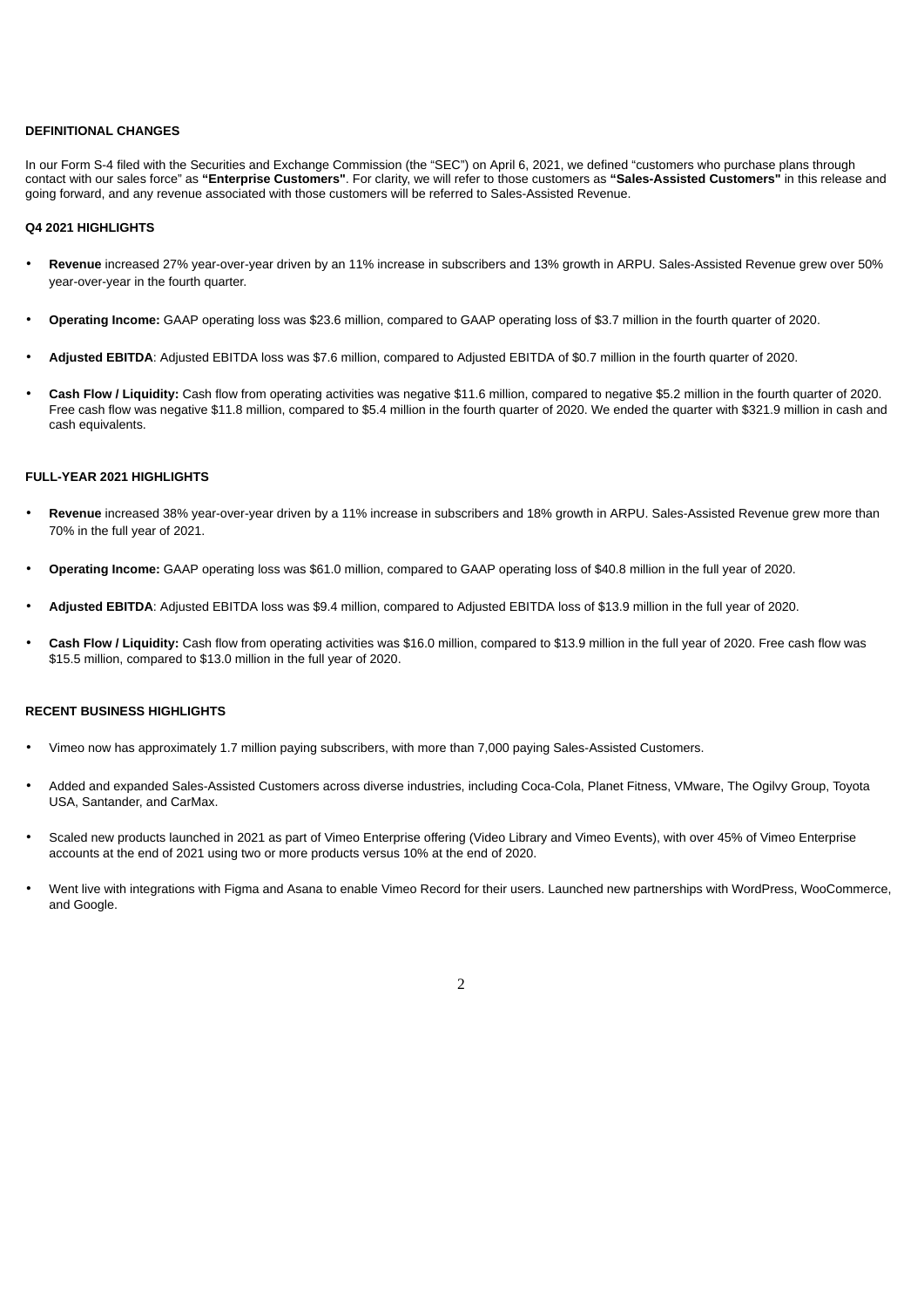• Closed our acquisitions of WIREWAX and Wibbitz, with product integration efforts underway to enable interactive video and enterprise video creation for the Vimeo platform.

# **FINANCIAL OUTLOOK**

For the first quarter of 2022, Vimeo expects:

- Revenue growth of 17% to 19% year-over-year.
- GAAP Operating loss margin of roughly negative 25% at the midpoint of the guided ranges.
- Adjusted EBITDA loss between \$10.0 million and \$12.0 million, representing Adjusted EBITDA margin of roughly negative 10% at the midpoint of the guided ranges.

For full-year 2022, Vimeo expects:

- Revenue growth of 15% to 18% year-over-year.
- GAAP Operating loss margin of roughly negative 21% at the midpoint of the guided ranges.
- Adjusted EBITDA loss between \$25.0 million and \$30.0 million, representing Adjusted EBITDA margin of roughly negative 6% at the midpoint of the guided ranges.
- Positive Free Cash Flow for the year

Vimeo will provide further commentary on the drivers and assumptions underlying this outlook in its earnings video event.

Vimeo expects to release its January 2022 monthly metrics on Monday, February 14, 2022 after the market closes.

The guidance provided above constitutes forward-looking statements and actual results may differ materially. Refer to "Forward-Looking Statements" below for information on the factors that could cause our actual results to differ materially from these forward-looking statements.

# **CHIEF FINANCIAL OFFICER TRANSITION**

Vimeo also announced today that Chief Financial Officer Narayan Menon has informed the company and its board of directors of his plans to depart the company in the coming months. We have initiated a search for his successor and Mr. Menon will continue his employment with the Company as its Chief Financial Officer until his successor is hired and onboarded to ensure a smooth transition.

#### *VIDEO CONFERENCE CALL*

Vimeo will live stream a video conference to answer questions regarding its fourth quarter and full year results on Thursday, February 10, 2022, at 8:30 a.m. Eastern Time. This live stream will include the disclosure of certain information, including forward-looking information, which may be material to an investor's understanding of Vimeo's business. The live stream will be open to the public at https://www.vimeo.com/investors.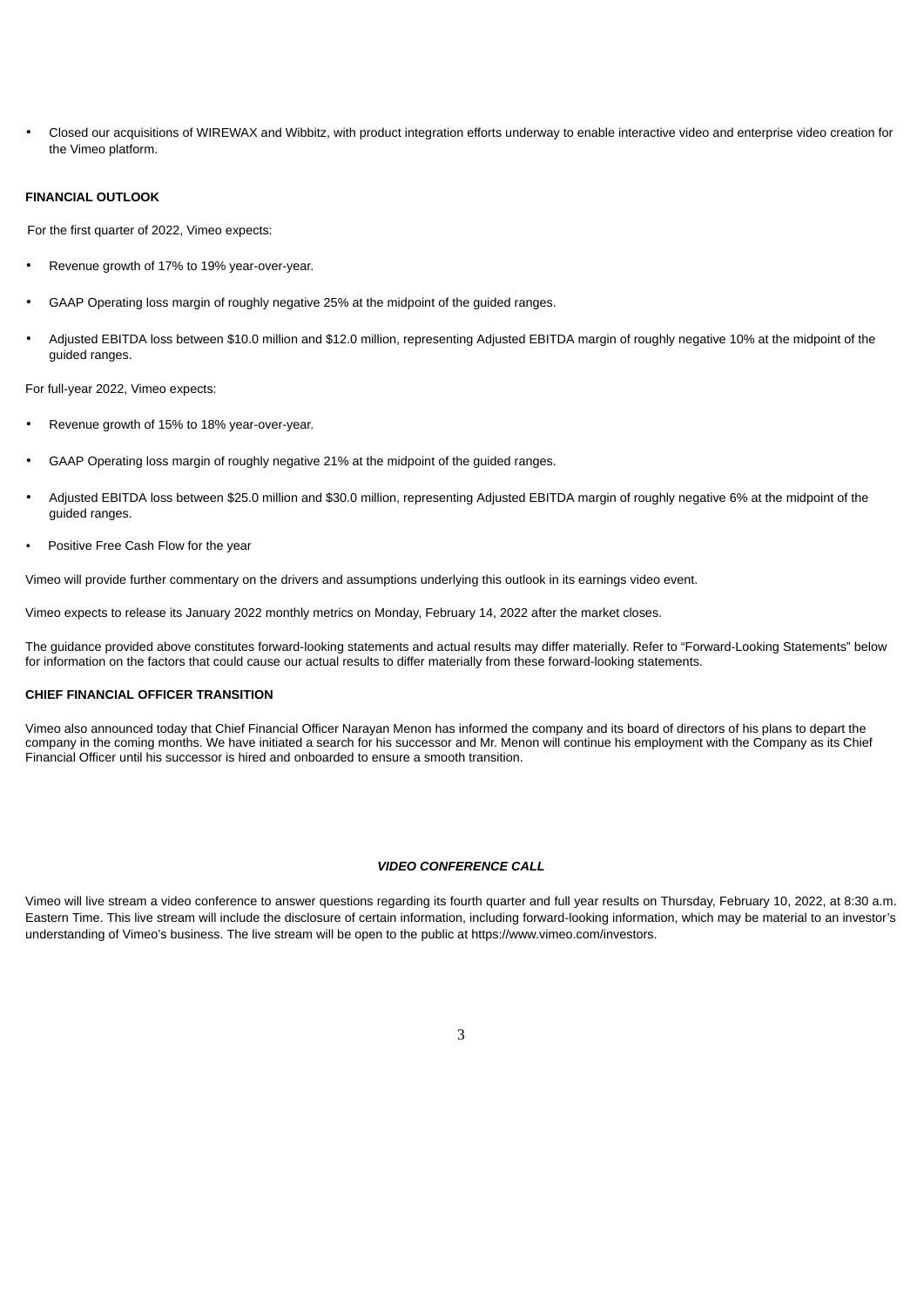## **DILUTIVE SECURITIES**

Vimeo has various dilutive securities. The table below details these securities as well as estimated dilution at various stock prices (shares in millions; rounding differences may occur).

|                                                   |               |                | Avg.<br><b>Exercise</b> |                 |         |    |       |    |              |    |       |             |
|---------------------------------------------------|---------------|----------------|-------------------------|-----------------|---------|----|-------|----|--------------|----|-------|-------------|
|                                                   | <b>Shares</b> |                | Price                   | As of 1/31/2022 |         |    |       |    | Dilution at: |    |       |             |
| <b>Share Price</b>                                |               |                |                         | \$              | 14.65   | \$ | 18.00 | \$ | 22.00        | \$ | 26.00 | \$<br>30.00 |
| Common Stock Outstanding as of 1/31/2022          | 166.1         |                |                         |                 | 166.1   |    | 166.1 |    | 166.1        |    | 166.1 | 166.1       |
| <b>SARs and Stock Options</b>                     | 17.5          | $\mathfrak{F}$ | 5.91                    |                 | 8.9     |    | 10.0  |    | 10.9         |    | 11.5  | 12.0        |
| <b>RSUs</b>                                       | 3.3           |                |                         |                 | 2.8     |    | 2.8   |    | 2.8          |    | 2.8   | 2.8         |
| <b>Total Estimated Dilution</b>                   |               |                |                         |                 | 11.7    |    | 12.9  |    | 13.8         |    | 14.4  | 14.8        |
| % Dilution                                        |               |                |                         |                 | $7.1\%$ |    | 7.7 % |    | 8.3%         |    | 8.7%  | 8.9%        |
| <b>Total Estimated Diluted Shares Outstanding</b> |               |                |                         |                 | 177.8   |    | 179.0 |    | 179.9        |    | 180.5 | 181.0       |

The dilutive securities presentation is calculated using the methods and assumptions described below, which are different than those prescribed by GAAP.

The Company currently settles all equity awards on a gross basis; therefore, the estimated dilutive effect is calculated as the number of shares expected to be issued upon vesting or exercise, adjusted for (i) the estimated income tax benefit from the tax deduction received upon the vesting or exercise of awards held in the U.S., as such tax benefit is assumed to be used to repurchase shares of Vimeo common stock and (ii) in the case of stock options, the strike price proceeds that are received by the Company and assumed to be used to repurchase shares of Vimeo common stock. The number of shares required to perceived by the Company and assumed to be used to repurchase shares of Vi settle SARs will be impacted by movement in the stock price of Vimeo.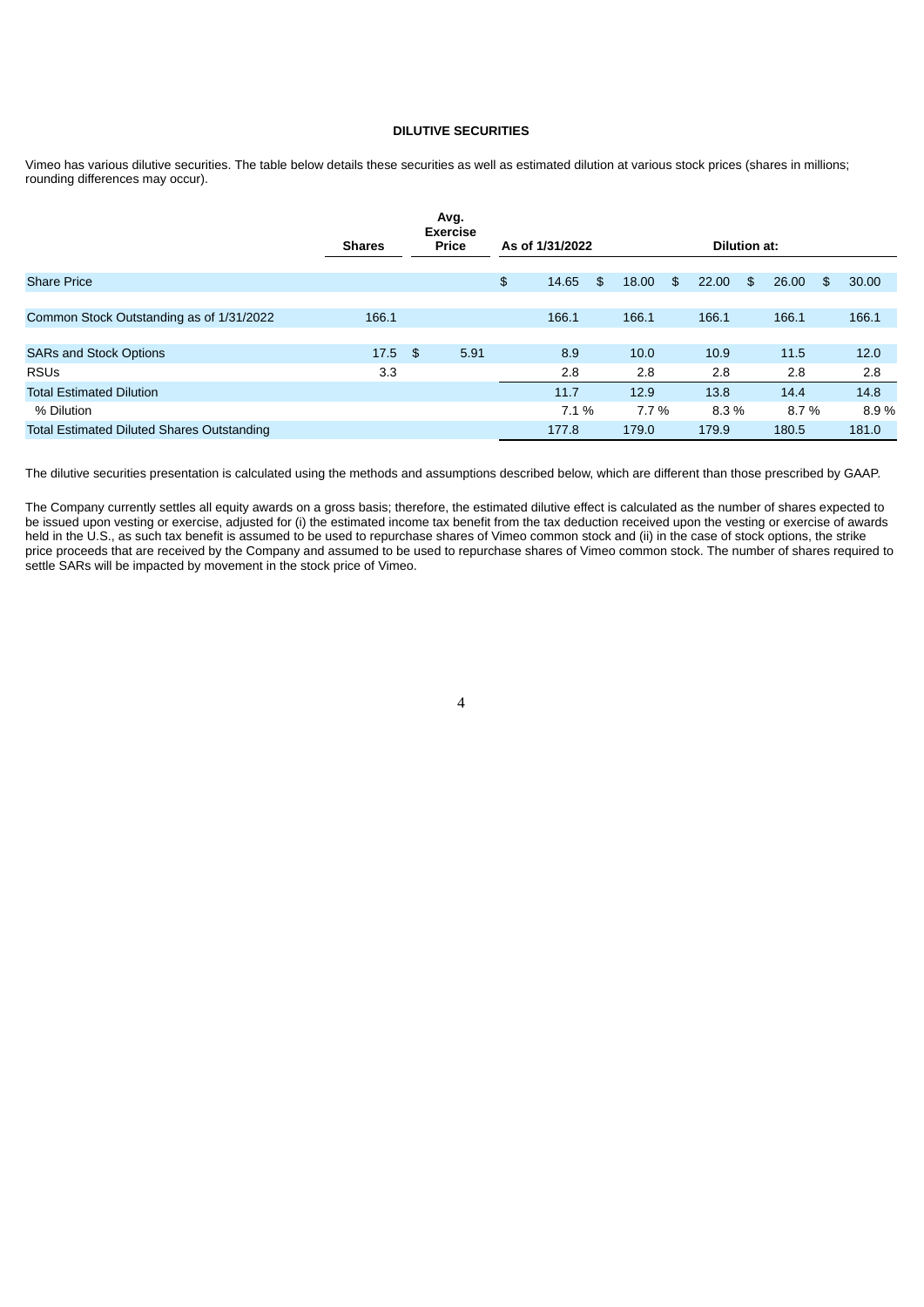# *GAAP FINANCIAL STATEMENTS*

# **VIMEO, INC. CONSOLIDATED STATEMENT OF OPERATIONS (\$ in thousands except per share data)**

|                                                                                        | Three Months Ended December 31, |             |               |             |               | <b>Twelve Months Ended December 31,</b> |    |              |  |
|----------------------------------------------------------------------------------------|---------------------------------|-------------|---------------|-------------|---------------|-----------------------------------------|----|--------------|--|
|                                                                                        |                                 | 2021        |               | 2020        |               | 2021                                    |    | 2020         |  |
| Revenue                                                                                | \$                              | 106,120     | $\frac{3}{2}$ | 83,786      | $\frac{4}{5}$ | 391,678 \$                              |    | 283,218      |  |
| Cost of revenue (exclusive of depreciation shown separately below)                     |                                 | 26,621      |               | 24,951      |               | 102,537                                 |    | 89,077       |  |
| Gross profit                                                                           |                                 | 79,499      |               | 58,835      |               | 289,141                                 |    | 194,141      |  |
| Operating expenses:                                                                    |                                 |             |               |             |               |                                         |    |              |  |
| Research and development expense                                                       |                                 | 30,365      |               | 16,207      |               | 105,586                                 |    | 64,238       |  |
| Sales and marketing expense                                                            |                                 | 42,584      |               | 28,343      |               | 152,691                                 |    | 105,630      |  |
| General and administrative expense                                                     |                                 | 28,495      |               | 15,705      |               | 85,111                                  |    | 49,846       |  |
| Depreciation                                                                           |                                 | 326         |               | 194         |               | 923                                     |    | 460          |  |
| Amortization of intangibles                                                            |                                 | 1,320       |               | 2,093       |               | 5,846                                   |    | 14,744       |  |
| Total operating expenses                                                               |                                 | 103,090     |               | 62,542      |               | 350,157                                 |    | 234,918      |  |
| <b>Operating loss</b>                                                                  |                                 | (23, 591)   |               | (3,707)     |               | (61, 016)                               |    | (40, 777)    |  |
| Interest expense                                                                       |                                 | (128)       |               |             |               | (438)                                   |    |              |  |
| Interest expense-related party                                                         |                                 |             |               | (2, 131)    |               | (726)                                   |    | (9, 116)     |  |
| Other income, net                                                                      |                                 | 76          |               | 227         |               | 10,241                                  |    | 93           |  |
| Loss before income taxes                                                               |                                 | (23, 643)   |               | (5,611)     |               | (51, 939)                               |    | (49, 800)    |  |
| Income tax provision                                                                   |                                 | (380)       |               | (174)       |               | (828)                                   |    | (828)        |  |
| <b>Net loss</b>                                                                        | \$                              | (24, 023)   | $\frac{3}{2}$ | (5,785)     | $\frac{1}{2}$ | $(52, 767)$ \$                          |    | (50, 628)    |  |
|                                                                                        |                                 |             |               |             |               |                                         |    |              |  |
| Per share information:                                                                 |                                 |             |               |             |               |                                         |    |              |  |
| Basic loss per share                                                                   | \$                              | $(0.15)$ \$ |               | $(0.04)$ \$ |               | $(0.33)$ \$                             |    | (0.32)       |  |
| Diluted loss per share                                                                 | \$                              | $(0.15)$ \$ |               | $(0.04)$ \$ |               | $(0.33)$ \$                             |    | (0.32)       |  |
| Weighted average shares outstanding used in the computation of net loss per share (a): |                                 |             |               |             |               |                                         |    |              |  |
| <b>Basic</b>                                                                           |                                 | 160,658     |               | 159,381     |               | 159,884                                 |    | 159,381      |  |
| <b>Diluted</b>                                                                         |                                 | 160,658     |               | 159,381     |               | 159,884                                 |    | 159,381      |  |
|                                                                                        |                                 |             |               |             |               |                                         |    |              |  |
|                                                                                        |                                 |             |               |             |               |                                         |    |              |  |
| Stock-based compensation expense by function:<br>Cost of revenue                       | \$                              | 145         | \$            | 22          | \$            | 493                                     | \$ | 73           |  |
|                                                                                        |                                 | 4,774       |               | 448         |               | 16,114                                  |    |              |  |
| Research and development expense<br>Sales and marketing expense                        |                                 | 1,690       |               | 63          |               | 4,693                                   |    | 2,931<br>603 |  |
| General and administrative expense                                                     |                                 | 7,743       |               | 1,575       |               | 23,593                                  |    | 8,058        |  |
|                                                                                        | \$                              | 14,352      | \$            | 2,108       | \$            | 44.893 \$                               |    |              |  |
| Total stock-based compensation expense                                                 |                                 |             |               |             |               |                                         |    | 11,665       |  |

(a) Weighted average basic and diluted shares outstanding for the three and twelve months ended December 31, 2020 reflect Vimeo's outstanding shares immediately after the completion of Vimeo's separation from the remaining businesses of IAC/InterActiveCorp. Approximately 4.9 million common shares outstanding have been excluded from the computation of shares outstanding for EPS purposes because they are subject to satisfaction of certain vesting conditions that can be found in our filings. For additional information on the separation, see the registration statement on Form S-1 of Vimeo, Inc. filed with the SEC on May 26, 2021.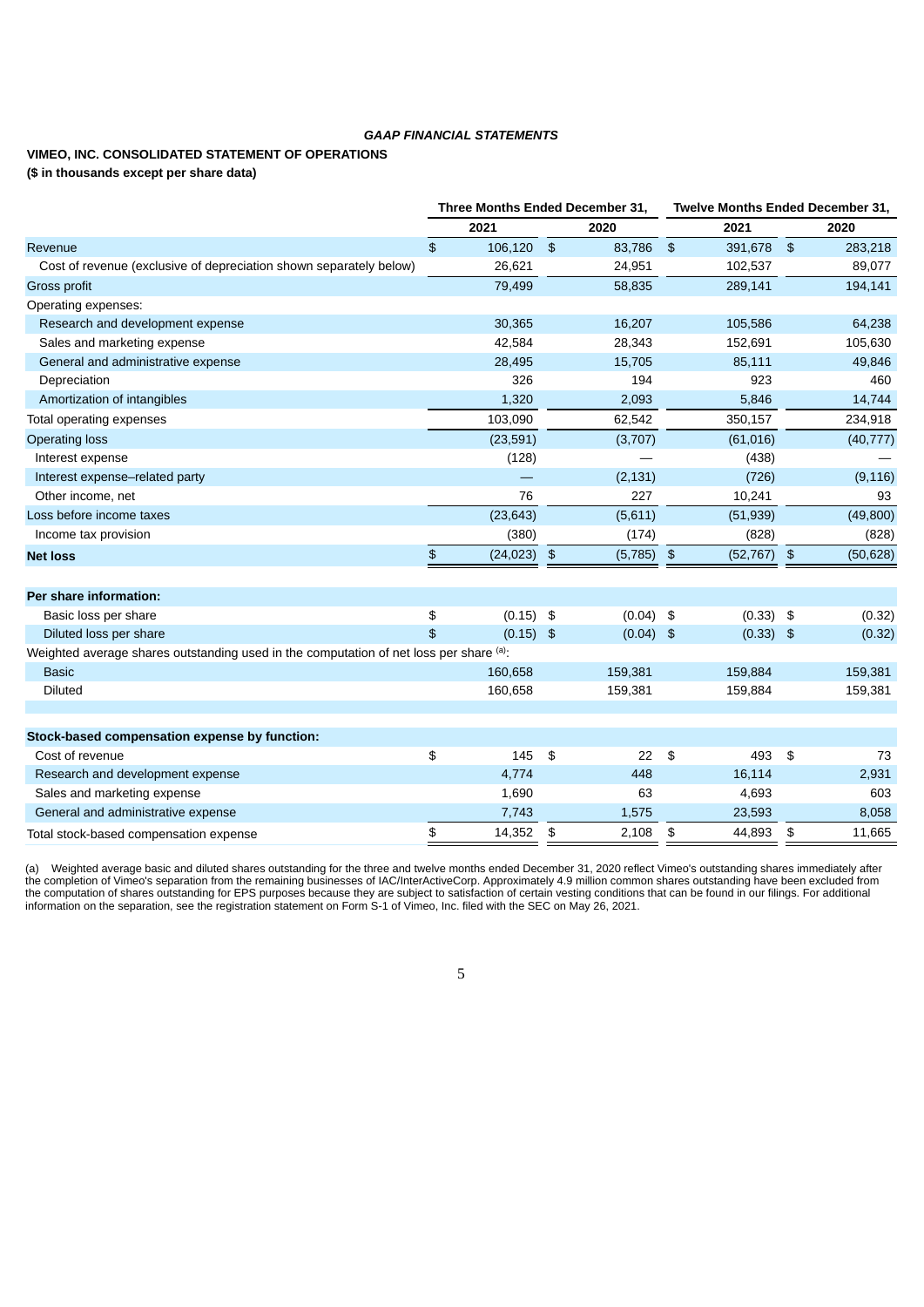# **VIMEO, INC. CONSOLIDATED BALANCE SHEET**

**(\$ in thousands)**

|                                                | December 31,<br>2021     | December 31,<br>2020     |
|------------------------------------------------|--------------------------|--------------------------|
| <b>ASSETS</b>                                  |                          |                          |
| Cash and cash equivalents                      | \$<br>321,900            | 110,011<br>-\$           |
| Accounts receivable, net                       | 29,451                   | 12,785                   |
| Prepaid expenses and other current assets      | 18,811                   | 7,932                    |
| Total current assets                           | 370,162                  | 130,728                  |
|                                                |                          |                          |
| Leasehold improvements and equipment, net      | 2,868                    | 3,321                    |
| Goodwill                                       | 242,586                  | 219,337                  |
| Intangible assets with definite lives, net     | 11,008                   | 10,854                   |
| Other non-current assets                       | 22,737                   | 6,839                    |
| <b>TOTAL ASSETS</b>                            | \$<br>649,361            | $\frac{4}{5}$<br>371,079 |
|                                                |                          |                          |
| <b>LIABILITIES AND SHAREHOLDERS' EQUITY</b>    |                          |                          |
| <b>LIABILITIES:</b>                            |                          |                          |
| Accounts payable, trade                        | $\mathfrak{D}$<br>17,501 | 3,324<br>$\frac{2}{3}$   |
| Promissory note due on demand-related party    |                          | 44,565                   |
| Deferred revenue                               | 173,167                  | 137,436                  |
| Accrued expenses and other current liabilities | 67,385                   | 47,432                   |
| <b>Total current liabilities</b>               | 258,053                  | 232,757                  |
| Long-term debt-related party                   |                          | 50,000                   |
| Other long-term liabilities                    | 20,713                   | 3,242                    |
|                                                |                          |                          |
| Commitments and contingencies                  |                          |                          |
| <b>SHAREHOLDERS' EQUITY:</b>                   |                          |                          |
| Common stock                                   | 1.567                    |                          |
| Class B common stock                           | 94                       |                          |
| Class A Voting common stock of Vimeo OpCo      |                          | 837                      |
| Class B Non-Voting common stock of Vimeo OpCo  |                          | 663                      |
| Preferred stock                                |                          |                          |
| Additional paid-in-capital                     | 704,796                  | 366,676                  |
| <b>Accumulated deficit</b>                     | (335, 776)               | (283,009)                |
| Accumulated other comprehensive loss           | (86)                     | (87)                     |
| Total shareholders' equity                     | 370,595                  | 85,080                   |
| TOTAL LIABILITIES AND SHAREHOLDERS' EQUITY     | \$<br>649,361            | \$<br>371,079            |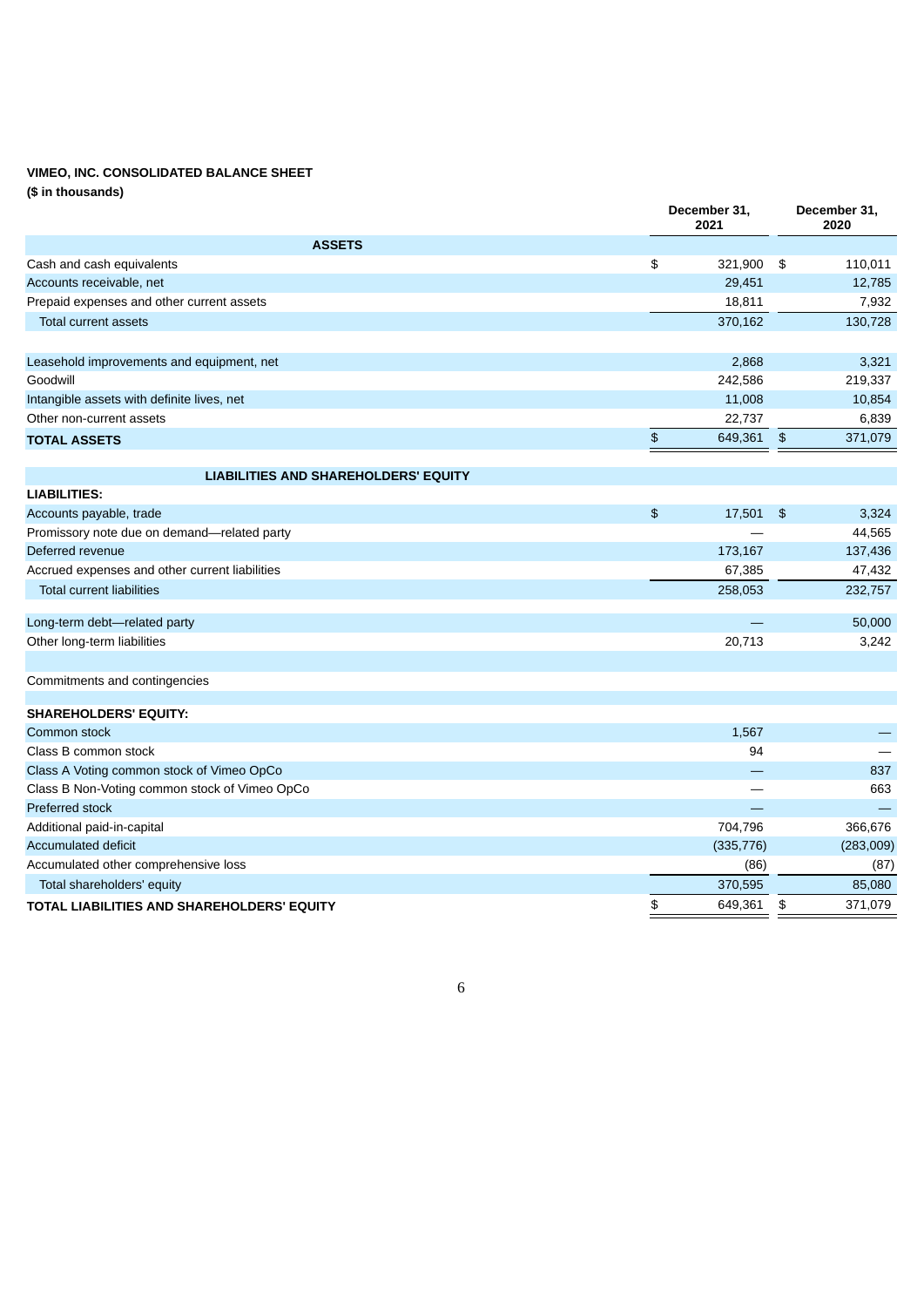# **VIMEO, INC. CONSOLIDATED STATEMENT OF CASH FLOWS**

**(\$ in thousands)**

|                                                                                                                     |                     | Three Months Ended December 31, | Twelve Months Ended December 31, |               |  |  |
|---------------------------------------------------------------------------------------------------------------------|---------------------|---------------------------------|----------------------------------|---------------|--|--|
|                                                                                                                     | 2021                | 2020                            | 2021                             | 2020          |  |  |
| Cash flows from operating activities:                                                                               |                     |                                 |                                  |               |  |  |
| <b>Net loss</b>                                                                                                     | \$<br>$(24,023)$ \$ | $(5,785)$ \$                    | $(52, 767)$ \$                   | (50, 628)     |  |  |
| Adjustments to reconcile net loss to net cash (used in) provided by operating activities:                           |                     |                                 |                                  |               |  |  |
| Stock-based compensation expense                                                                                    | 14,352              | 2,108                           | 44,893                           | 11,665        |  |  |
| Amortization of intangibles                                                                                         | 1,320               | 2,093                           | 5,846                            | 14,744        |  |  |
| Depreciation                                                                                                        | 326                 | 194                             | 923                              | 460           |  |  |
| Provision for credit losses                                                                                         | 926                 | 288                             | 1,428                            | 1,834         |  |  |
| Gain on the sale of an asset                                                                                        |                     |                                 | (10, 151)                        | (288)         |  |  |
| Other adjustments, net                                                                                              | 100                 | 550                             | 542                              | 3,681         |  |  |
| Changes in assets and liabilities, net of effects of acquisitions and dispositions:                                 |                     |                                 |                                  |               |  |  |
| Accounts receivable                                                                                                 | (12, 514)           | 1,310                           | (19, 204)                        | (7, 413)      |  |  |
| Prepaid expenses and other assets                                                                                   | (1,084)             | (1,043)                         | (6,400)                          | (3,707)       |  |  |
| Accounts payable and other liabilities                                                                              | 5,763               | (14, 611)                       | 14,146                           | (12, 778)     |  |  |
| Deferred revenue                                                                                                    | 3,198               | 9,670                           | 36,698                           | 56,291        |  |  |
| Net cash (used in) provided by operating activities                                                                 | (11, 636)           | (5, 226)                        | 15,954                           | 13,861        |  |  |
| Cash flows from investing activities:                                                                               |                     |                                 |                                  |               |  |  |
| Acquisitions, net of cash acquired                                                                                  | (14, 241)           | 500                             | (14, 241)                        | 500           |  |  |
| Capital expenditures                                                                                                | (143)               | (140)                           | (445)                            | (844)         |  |  |
| Proceeds from the sale of an asset                                                                                  |                     |                                 | 7,862                            | 288           |  |  |
| Other, net                                                                                                          |                     |                                 |                                  | 98            |  |  |
| Net cash (used in) provided by investing activities                                                                 | (14, 384)           | 360                             | (6,824)                          | 42            |  |  |
| Cash flows from financing activities:                                                                               |                     |                                 |                                  |               |  |  |
| Proceeds from sale of common stock, net of fees                                                                     |                     | 149,600                         | 299,750                          | 149,600       |  |  |
| Principal payments on related-party debt                                                                            |                     |                                 | (94, 565)                        | (35, 457)     |  |  |
| Proceeds from issuance of related-party debt                                                                        |                     | 3,963                           |                                  | 32,563        |  |  |
| Deferred financing costs                                                                                            |                     |                                 | (1,440)                          |               |  |  |
| <b>Dividends</b>                                                                                                    |                     | (31,079)                        |                                  | (31,079)      |  |  |
| Withholding taxes paid related to equity awards                                                                     | 4,891               | (8,993)                         | (4,051)                          | (10, 125)     |  |  |
| Proceeds from exercise of stock options                                                                             | 2,458               |                                 | 3,364                            |               |  |  |
| Reimbursement to IAC/InterActiveCorp for IAC common shares<br>issued to settle Vimeo OpCo stock appreciation rights |                     | (11, 634)                       |                                  | (11, 634)     |  |  |
| Net cash provided by financing activities                                                                           | 7,349               | 101,857                         | 203,058                          | 93,868        |  |  |
| Total cash (used) provided                                                                                          | (18, 671)           | 96,991                          | 212,188                          | 107,771       |  |  |
| Effect of exchange rate changes on cash and cash equivalents and<br>restricted cash                                 | 166                 | 349                             | 120                              | 303           |  |  |
| Net (decrease) increase in cash and cash equivalents and<br>restricted cash                                         | (18, 505)           | 97,340                          | 212,308                          | 108,074       |  |  |
| Cash and cash equivalents and restricted cash at beginning of period                                                | 340,850             | 12,697                          | 110,037                          | 1,963         |  |  |
| Cash and cash equivalents and restricted cash at end of period                                                      | 322,345<br>\$       | \$<br>110,037                   | \$<br>322,345                    | \$<br>110,037 |  |  |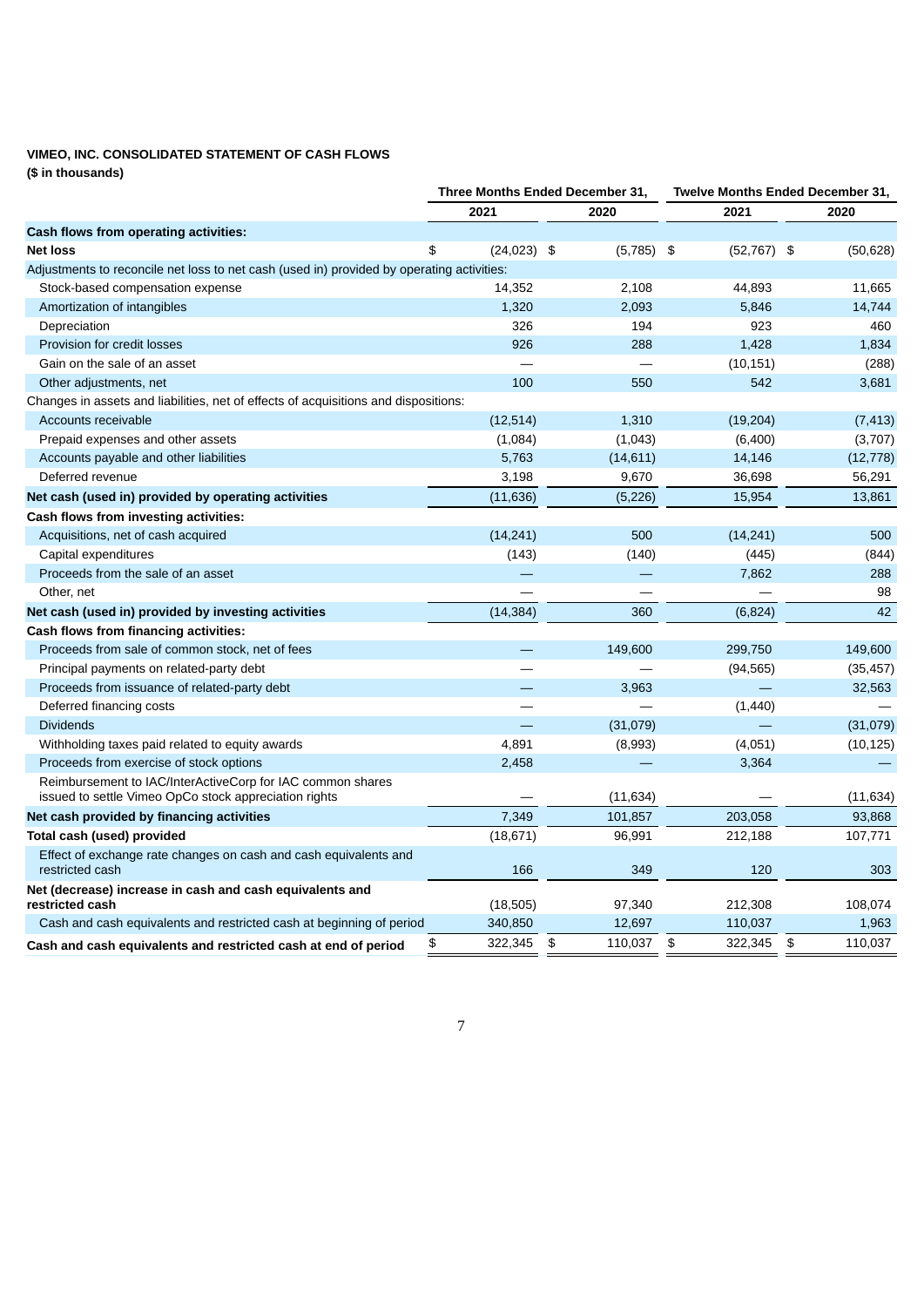# *RECONCILIATIONS OF GAAP TO NON-GAAP MEASURES*

# *(\$ in millions; rounding differences may occur)*

|                                                |               | Three Months Ended December 31, |               |                 | <b>Twelve Months Ended December 31,</b> |             |               |          |
|------------------------------------------------|---------------|---------------------------------|---------------|-----------------|-----------------------------------------|-------------|---------------|----------|
|                                                |               | 2021                            |               | 2020            |                                         | 2021        |               | 2020     |
| Reconciliation of non-GAAP gross profit:       |               |                                 |               |                 |                                         |             |               |          |
| <b>GAAP Gross profit</b>                       | \$            | 79.5                            | \$            | 58.8            | \$                                      | 289.1       | \$            | 194.1    |
| % of Revenue                                   |               | 75%                             |               | 70%             |                                         | 74%         |               | 69%      |
| Add back: Stock-based compensation expense     |               | 0.1                             |               |                 |                                         | 0.5         |               | 0.1      |
| Non-GAAP Gross Profit                          | $\frac{4}{5}$ | 79.6                            | $\,$          | 58.9            | $\frac{2}{3}$                           | 289.6       | \$            | 194.2    |
| % of Revenue                                   |               | 75%                             |               | 70%             |                                         | 74%         |               | 69%      |
| Reconciliation of non-GAAP operating expenses: |               |                                 |               |                 |                                         |             |               |          |
| GAAP Research and development expense          | $\frac{2}{3}$ | 30.4                            | - \$          | $16.2 \quad$ \$ |                                         | 105.6       | \$            | 64.2     |
| % of Revenue                                   |               | 29%                             |               | 19%             |                                         | 27%         |               | 23%      |
| Less: Stock-based compensation expense         |               | 4.8                             |               | 0.4             |                                         | 16.1        |               | 2.9      |
| Non-GAAP Research and development expense      | \$            | 25.6                            | \$            | 15.8            | \$                                      | 89.5        | \$            | 61.3     |
| % of Revenue                                   |               | 24%                             |               | 19%             |                                         | 23%         |               | 22%      |
| GAAP Sales and marketing expense               | $\frac{2}{3}$ | 42.6                            | \$            | 28.3            | \$                                      | 152.7       | $\frac{3}{2}$ | 105.6    |
| % of Revenue                                   |               | 40%                             |               | 34%             |                                         | 39%         |               | 37%      |
| Less: Stock-based compensation expense         |               | 1.7                             |               | 0.1             |                                         | 4.7         |               | 0.6      |
| Non-GAAP Sales and marketing expense           | \$            | 40.9                            | \$            | 28.3            | \$                                      | 148.0       | \$            | 105.0    |
| % of Revenue                                   |               | 39%                             |               | 34%             |                                         | 38%         |               | 37%      |
| GAAP General and administrative expense        | $\frac{2}{3}$ | 28.5                            | $\frac{1}{2}$ | 15.7            | $\frac{3}{2}$                           | $85.1$ \$   |               | 49.8     |
| % of Revenue                                   |               | 27%                             |               | 19%             |                                         | 22%         |               | 18%      |
| Less: Stock-based compensation expense         |               | 7.7                             |               | 1.6             |                                         | 23.6        |               | 8.1      |
| Non-GAAP General and administrative expense    | \$            | 20.8                            | \$            | 14.1            | \$                                      | 61.5        | \$            | 41.8     |
| % of Revenue                                   |               | 20%                             |               | 17%             |                                         | 16%         |               | 15%      |
| Reconciliation of net loss to Adjusted EBITDA: |               |                                 |               |                 |                                         |             |               |          |
| Net loss                                       | \$            | $(24.0)$ \$                     |               | $(5.8)$ \$      |                                         | $(52.8)$ \$ |               | (50.6)   |
| Add back:                                      |               |                                 |               |                 |                                         |             |               |          |
| Income tax provision                           |               | 0.4                             |               | 0.2             |                                         | 0.8         |               | 0.8      |
| Other expense (income), net                    |               | (0.1)                           |               | (0.2)           |                                         | (10.2)      |               | (0.1)    |
| Interest expense-related party                 |               |                                 |               | 2.1             |                                         | 0.7         |               | 9.1      |
| Interest expense                               |               | 0.1                             |               |                 |                                         | 0.4         |               |          |
| <b>Operating loss</b>                          |               | (23.6)                          |               | (3.7)           |                                         | (61.0)      |               | (40.8)   |
| % of Revenue                                   |               | (22)%                           |               | (4)%            |                                         | (16)%       |               | (14)%    |
| Add back:                                      |               |                                 |               |                 |                                         |             |               |          |
| Stock-based compensation expense               |               | 14.4                            |               | $2.1\,$         |                                         | 44.9        |               | $11.7\,$ |
| Depreciation                                   |               | 0.3                             |               | 0.2             |                                         | 0.9         |               | $0.5\,$  |
| Amortization of intangibles                    |               | $1.3\,$                         |               | 2.1             |                                         | 5.8         |               | 14.7     |
| Adjusted EBITDA                                | \$            | (7.6)                           | $\, \, \$$    | 0.7             | $\pmb{\mathfrak{s}}$                    | (9.4)       | $\,$          | (13.9)   |
| % of Revenue                                   |               | (7)%                            |               | $1\%$           |                                         | (2)%        |               | (5)%     |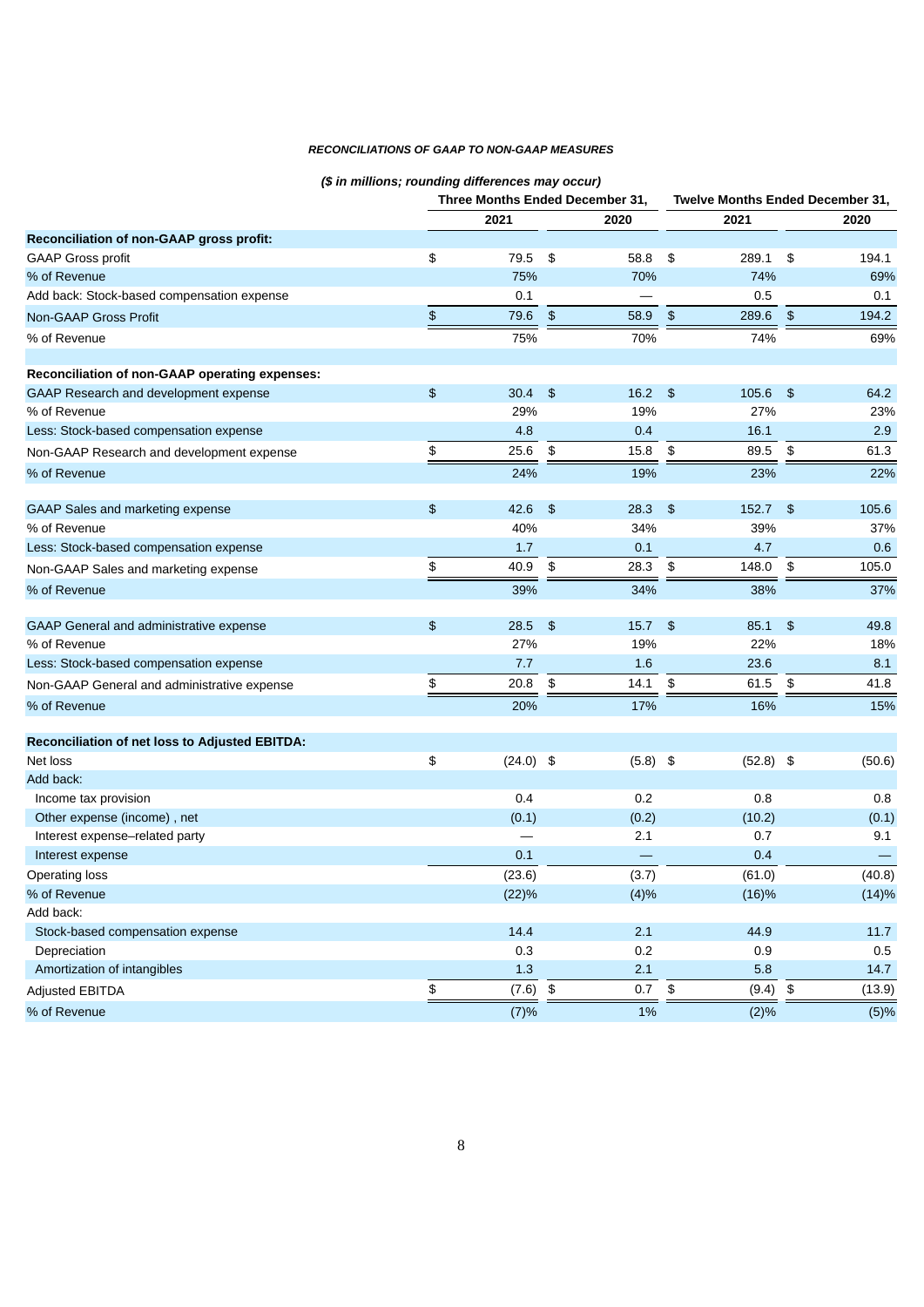# *RECONCILIATIONS OF GAAP TO NON-GAAP MEASURES*

|                                                           |                | Three Months Ended December 31, |               |             | <b>Twelve Months Ended December 31,</b> |             |                |         |
|-----------------------------------------------------------|----------------|---------------------------------|---------------|-------------|-----------------------------------------|-------------|----------------|---------|
|                                                           |                | 2021                            |               | 2020        |                                         | 2021        |                | 2020    |
| Reconciliation of net loss to Adjusted Net Loss:          |                |                                 |               |             |                                         |             |                |         |
| Net loss                                                  | \$             | $(24.0)$ \$                     |               | $(5.8)$ \$  |                                         | $(52.8)$ \$ |                | (50.6)  |
| % of Revenue                                              |                | (23)%                           |               | (7)%        |                                         | (13)%       |                | (18)%   |
| Add back:                                                 |                |                                 |               |             |                                         |             |                |         |
| Stock-based compensation expense                          |                | 14.4                            |               | 2.1         |                                         | 44.9        |                | 11.7    |
| Depreciation                                              |                | 0.3                             |               | 0.2         |                                         | 0.9         |                | 0.5     |
| Amortization of intangibles                               |                | 1.3                             |               | 2.1         |                                         | 5.8         |                | 14.7    |
| Income tax effects related to non-GAAP adjustments        |                |                                 |               |             |                                         |             |                |         |
| Adjusted Net Income (Loss)                                | \$             | (8.0)                           | $\frac{3}{2}$ | (1.4)       | \$                                      | (1.1)       | \$             | (23.8)  |
| % of Revenue                                              |                | (8)%                            |               | (2)%        |                                         | 0%          |                | (8)%    |
|                                                           |                |                                 |               |             |                                         |             |                |         |
| Reconciliation of diluted loss per share to Adjusted EPS: |                |                                 |               |             |                                         |             |                |         |
| Diluted loss per share                                    | $\mathfrak{P}$ | $(0.15)$ \$                     |               | $(0.04)$ \$ |                                         | $(0.33)$ \$ |                | (0.32)  |
| Add back:                                                 |                |                                 |               |             |                                         |             |                |         |
| Stock-based compensation expense                          |                | 0.09                            |               | 0.01        |                                         | 0.28        |                | 0.07    |
| Depreciation                                              |                |                                 |               |             |                                         | 0.01        |                |         |
| Amortization of intangibles                               |                | 0.01                            |               | 0.01        |                                         | 0.04        |                | 0.09    |
| Income tax effects related to non-GAAP adjustments        |                |                                 |               |             |                                         |             |                |         |
| <b>Adjusted EPS</b>                                       | $\mathfrak{P}$ | $(0.05)$ \$                     |               | (0.01)      | $\frac{4}{5}$                           | (0.01)      | $\frac{1}{2}$  | (0.15)  |
| Diluted weighted average shares                           |                | 160,658                         |               | 159,381     |                                         | 159,884     |                | 159,381 |
|                                                           |                |                                 |               |             |                                         |             |                |         |
| <b>Computation of Free Cash Flow:</b>                     |                |                                 |               |             |                                         |             |                |         |
| Net cash (used in) provided by operating activities       | \$             | $(11.6)$ \$                     |               | $(5.2)$ \$  |                                         | 16.0        | $\frac{3}{2}$  | 13.9    |
| Less: Capital expenditures                                |                | (0.1)                           |               | (0.1)       |                                         | (0.4)       |                | (0.8)   |
| <b>Free Cash Flow</b>                                     | \$             | (11.8)                          | \$            | $(5.4)$ \$  |                                         | 15.5        | $\mathfrak{S}$ | 13.0    |

# *(\$ in millions except per share data; shares in thousands; rounding differences may occur)*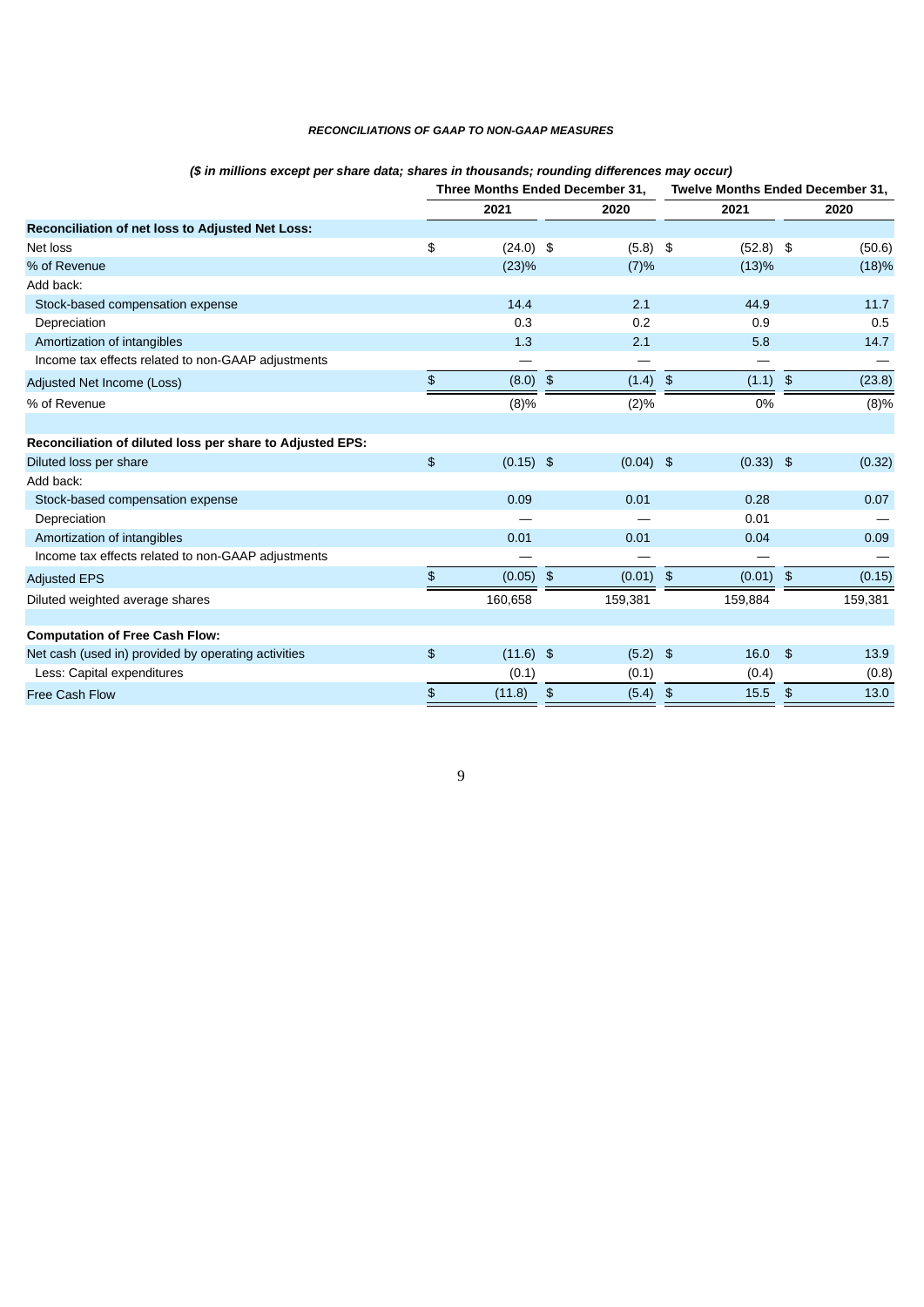# *RECONCILIATION OF GAAP TO NON-GAAP FINANCIAL OUTLOOK*

# *(\$ in millions; rounding differences may occur)*

|                                                 |        | <b>Three Months Ended</b><br>March 31, 2022 | <b>Twelve Months Ended</b><br>December 31, 2022 |        |  |  |  |  |
|-------------------------------------------------|--------|---------------------------------------------|-------------------------------------------------|--------|--|--|--|--|
| <b>Operating loss to Adjusted EBITDA range:</b> |        |                                             |                                                 |        |  |  |  |  |
| <b>Operating loss</b>                           | \$     | $(25.5)$ $-$ \$<br>(27.5)                   | $(91.4) -$ \$<br>-\$                            | (96.4) |  |  |  |  |
| Add back:                                       |        |                                             |                                                 |        |  |  |  |  |
| Stock-based compensation expense                | 13.5   | 13.5                                        | 58.7                                            | 58.7   |  |  |  |  |
| Depreciation                                    | 0.4    | 0.4                                         | 1.8                                             | 1.8    |  |  |  |  |
| Amortization of intangibles                     | 1.6    | 1.6                                         | 5.9                                             | 5.9    |  |  |  |  |
| <b>Adjusted EBITDA</b>                          | (10.0) | (12.0)                                      | (25.0)                                          | (30.0) |  |  |  |  |

|                                                           | <b>Three Months Ended</b><br><b>March 31, 2022</b> | <b>Twelve Months Ended</b><br>December 31, 2022 |
|-----------------------------------------------------------|----------------------------------------------------|-------------------------------------------------|
| Operating loss margin to Adjusted EBITDA margin midpoint: |                                                    |                                                 |
| Operating loss margin                                     | (25)%                                              | (21)%                                           |
| Add back:                                                 |                                                    |                                                 |
| Stock-based compensation expense margin                   | 13 %                                               | 13 %                                            |
| Depreciation margin                                       | $-$ %                                              | $-$ %                                           |
| Amortization of intangibles margin                        | 2%                                                 | 1 %                                             |
| Adjusted EBITDA margin                                    | (10)%                                              | (6)%                                            |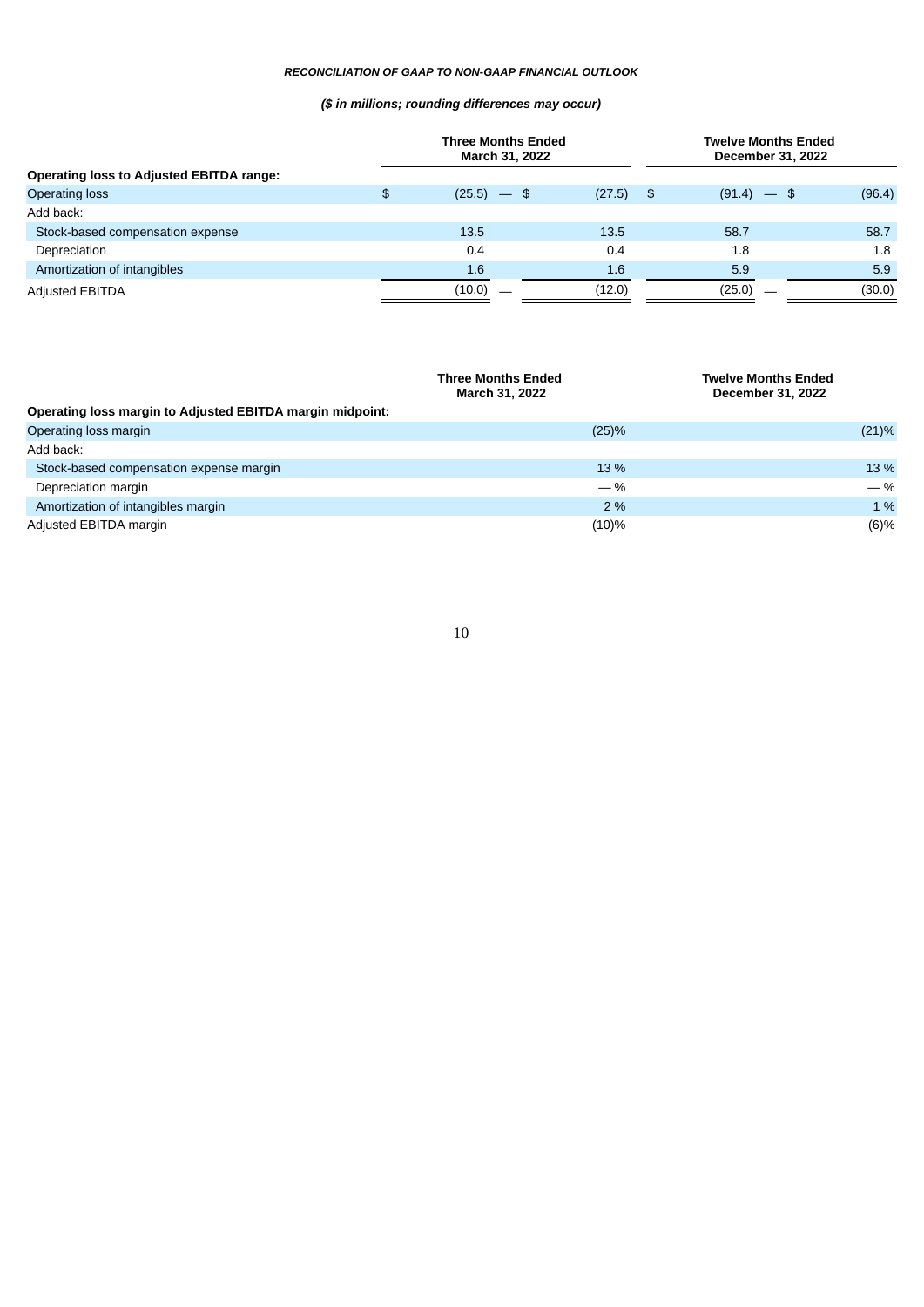#### *PRINCIPLES OF FINANCIAL REPORTING*

Vimeo has provided in this press release certain non-GAAP financial measures, including Adjusted EBITDA, Adjusted EBITDA margin, non-GAAP gross profit, non-GAAP operating expenses, Adjusted net income (loss), Adjusted EPS and free cash flow, to supplement our financial information presented in accordance with GAAP. We use these non-GAAP financial measures internally in analyzing our financial results and believe that use of these non-GAAP financial measures is useful to investors as an additional tool to evaluate ongoing operating results and trends and in comparing Vimeo's financial results with other companies in its industry, many of which present similar non-GAAP financial measures. However, our presentation of these non-GAAP financial measures may differ from the presentation of similarly titled measures by other companies. Adjusted EBITDA is the metric on which our internal budgets are based and also the metric by which management is compensated. We believe that investors should have access to, and we are obligated to provide, the same set of tools that we use in analyzing our results. These non-GAAP measures should be considered in addition to results prepared in accordance with GAAP, but should not be considered a substitute for or superior to GAAP results. Vimeo endeavors to compensate for the limitations of the non-GAAP measures presented by providing the comparable GAAP measure with equal or greater prominence and descriptions of the reconciling items, including quantifying such items, to derive the non-GAAP measure. We encourage investors to examine the reconciling adjustments between the GAAP and corresponding non-GAAP measure.

From time to time, we provide forward-looking outlook information, including for Adjusted EBITDA, Adjusted EBITDA margin and free cash flow. Adjusted EBITDA, Adjusted EBITDA margin and free cash flow used in our outlook will differ from net income (loss) and operating income (loss), operating loss margin, and net cash provided by operating activities, respectively, in ways similar to the reconciliations provided above and the definitions of Adjusted EBITDA, Adjusted EBITDA margin and free cash flow provided below. We do not provide an outlook for net cash provided by operating activities or a reconciliation of free cash flow to net cash provided by operating activities, because we are not able to predict with reasonable certainty the amount or nature of all items that will be included in our GAAP metrics on a forward-looking basis. Accordingly, a reconciliation of the Company's outlook for free cash flow to an outlook for net cash provided by operating activities cannot be made available without unreasonable effort.

#### *Definitions of Non-GAAP Measures*

Adjusted Earnings Before Interest, Taxes, Depreciation and Amortization ("Adjusted EBITDA") is defined as operating loss excluding: (1) stock-based compensation expense; (2) depreciation; and (3) acquisition-related items consisting of (i) amortization of intangible assets, (ii) impairments of goodwill and intangible assets, if applicable, and (iii) gains and losses recognized on changes in the fair value of contingent consideration arrangements. We believe this measure is useful for analysts and investors as this measure allows a more meaningful comparison between our performance and that of our competitors. The above items ("Adjusted EBITDA Non-GAAP Adjustments") are excluded from our Adjusted EBITDA measure because these items are non-cash in nature. Adjusted EBITDA has certain limitations because it excludes the impact of these expenses.

Adjusted EBITDA Margin is calculated by dividing Adjusted EBITDA by total revenue.

Non-GAAP gross profit excludes the effect of stock-based compensation included in Cost of revenue.

Non-GAAP operating expenses include Non-GAAP Research and development expense, Non-GAAP Sales and marketing expense, and Non-GAAP General and administrative expense. These Non-GAAP operating expenses exclude the effect of stock-based compensation expense included in their respective expense items.

Adjusted Net Income (Loss) and Adjusted EPS exclude the effect of the Adjusted EBITDA Non-GAAP Adjustments, as well as the related income tax effects. Adjusted EPS is calculated by dividing Adjusted net income by the Diluted weighted average shares outstanding used in the computation of net loss per share.

Free Cash Flow is defined as net cash used in operating activities less cash used for capital expenditures. We believe Free Cash Flow is useful to investors as a liquidity measure because it measures our ability to generate or use cash.

#### **Non-Cash Expenses That Are Excluded From Non-GAAP Measures**

Stock-based compensation expense consists of expense associated with the grants of restricted stock units, restricted stock awards, and stock appreciation rights ("SARs"), including performance-based SARs. These expenses are not paid in cash and we view the economic costs of stock-based awards to be the dilution to our share base. We also consider the dilutive impact of stock-based awards in GAAP diluted earnings per share, to the extent such impact is dilutive. Stock-based awards are generally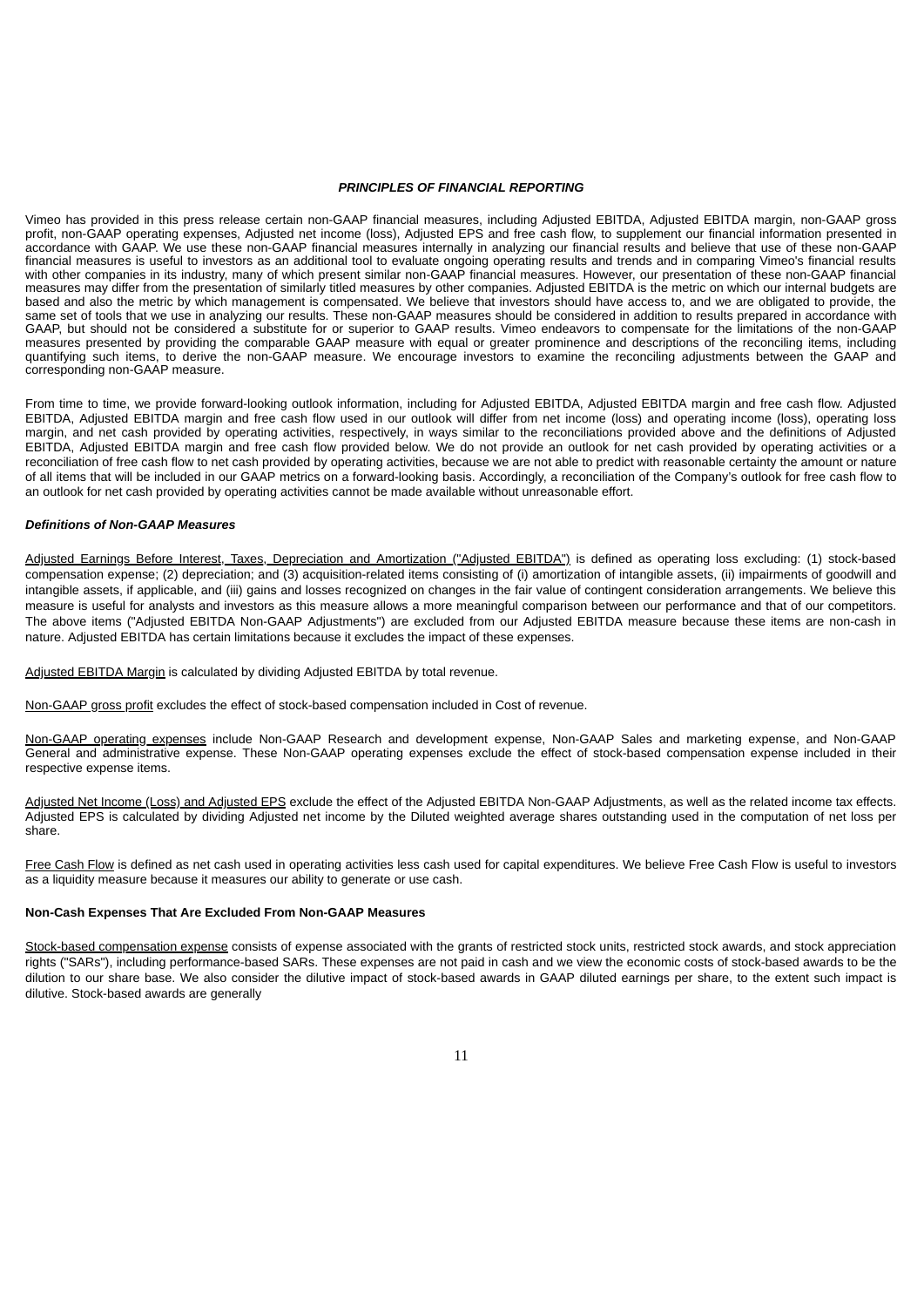settled on a gross basis in shares of Vimeo common stock such that individual award holders will pay their withholding tax obligation, generally by selling shares of Vimeo common stock (including a portion of the shares received in connection with the applicable exercise).

Depreciation is a non-cash expense relating to our leasehold improvements and equipment and is computed using the straight-line method to allocate the cost of depreciable assets to operations over their estimated useful lives, or, in the case of leasehold improvements, the lease term, if shorter.

Amortization of intangible assets and impairments of goodwill and intangible assets are non-cash expenses related to acquisitions. At the time of an acquisition, the identifiable definite-lived intangible assets of the acquired company, such as customer relationships, technology and trade names, are valued and amortized over their estimated lives. An impairment is recorded when the carrying value of an intangible asset or goodwill exceeds its fair value. We believe that intangible assets represent costs incurred by the acquired company to build value prior to acquisition and the related amortization and impairments of intangible assets or goodwill, if applicable, are not ongoing costs of doing business.

Gains and losses recognized on changes in the fair value of contingent consideration arrangements are accounting adjustments to report contingent consideration liabilities at fair value. These adjustments can be highly variable and are excluded from our assessment of performance because they are considered non-operational in nature and, therefore, are not indicative of current or future performance or the ongoing cost of doing business.

# *Metric Definitions*

**Gross Margin –** Revenue less cost of revenue, divided by revenue.

**Subscribers** – The number of users who have an active subscription to one of Vimeo's paid plans measured at the end of the relevant period. Vimeo counts each account with a subscription plan as a subscriber. In the case of Sales-Assisted Customers who maintain multiple accounts across Vimeo's platforms as part of a single Sales-Assisted subscription plan, Vimeo counts only one subscriber. Vimeo does not count team members who have access to a subscriber's account as additional subscribers.

**Average Subscribers** – The sum of the number of Subscribers at the beginning and at the end of the relevant measurement period divided by two.

**Average Revenue per User ("ARPU")** – The annualized revenue for the relevant period divided by Average Subscribers. For periods that are less than a full year, annualized revenue is calculated by dividing the revenue for that particular period by the number of calendar days in the period and multiplying this value by the number of days in that year.

**Sales-Assisted (formerly referred to as Enterprise) Customers** – Subscribers who purchase plans through contact with our sales force.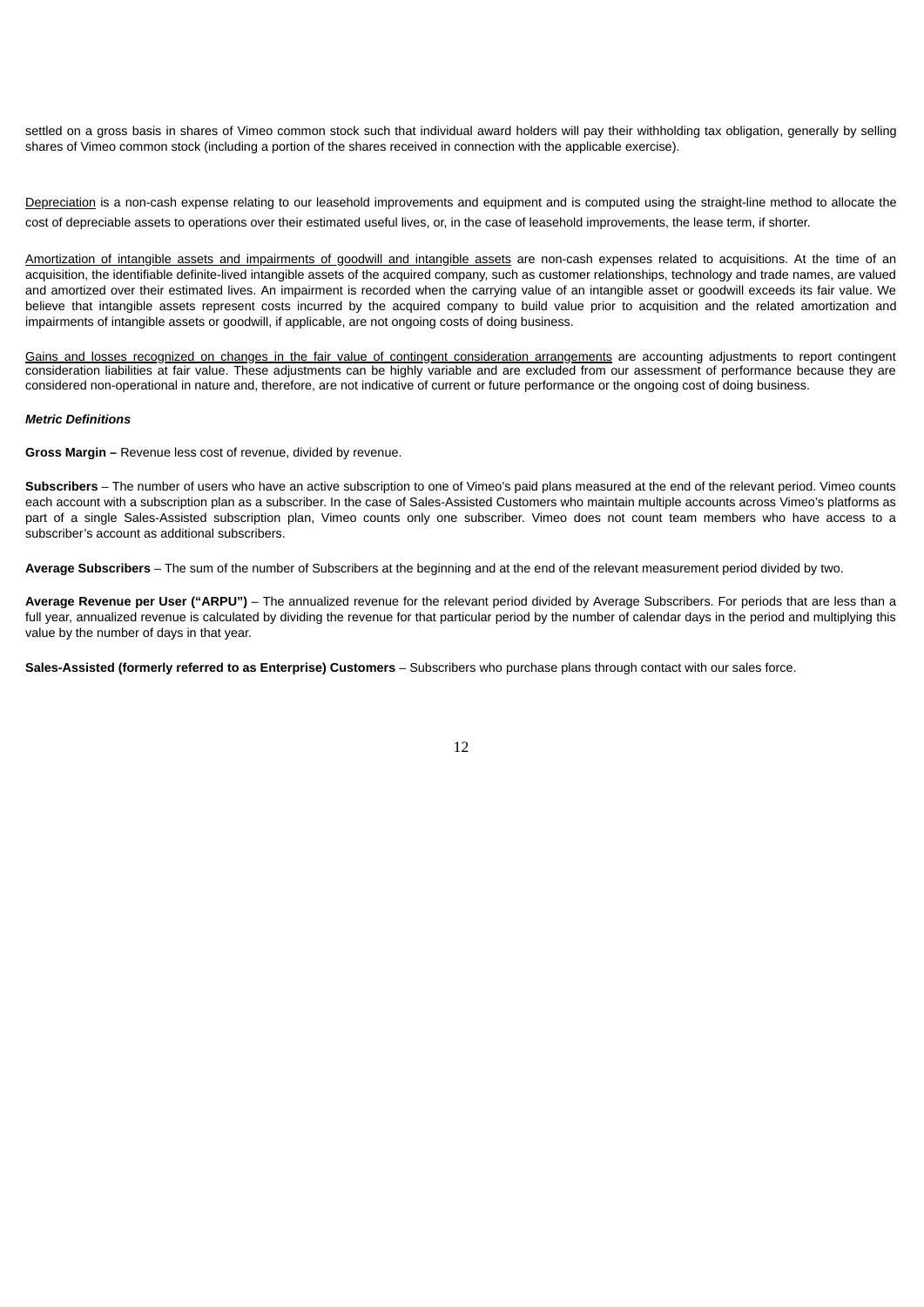### *OTHER INFORMATION*

#### **Cautionary Statement Regarding Forward-Looking Information**

This press release and the Vimeo livestream which will be held at 8:30 a.m. Eastern Time on February 10, 2022, contains "forward-looking statements" within the meaning of the Private Securities Litigation Reform Act of 1995. Words such as "will," "may," "could," "should," "would," "anticipates," "estimates," "expects," "plans," "projects," "forecasts," "intends," "targets," "seeks" and "believes," as well as variations of these words or comparable words, among others, generally identify forward-looking statements. These forward-looking statements include, among others, statements relating to Vimeo's expectations regarding future results of operations and financial condition, business strategy, and plans and objectives of management for future operations, including statements attributable to our Chief Executive Officer. Forward-looking statements are based on our management's beliefs and assumptions and on information currently available. These forward-looking statements are subject to a number of known and unknown risks, uncertainties and assumptions. Actual results could differ materially from those contained in or implied by these forward-looking statements. Factors that could cause or contribute to such differences include, but are not limited to: the risks inherent in Vimeo's separation from IAC, completed on May 25, 2021, the risks that the anticipated benefits from the separation will not be realized, changes in the regulatory landscape, including, in particular, changes in laws that might increase the liability of online intermediaries for user-generated content, reputational damage caused by problematic user content or our decisions to remove (or not remove) it; changes in policies implemented by third party platforms upon which we rely for traffic and distribution of mobile apps, increased competition in the online video category, our ability to convert visitors into uploaders and uploaders into paying subscribers, our ability to retain paying subscribers by maintaining and improving our value proposition, our ability to provide video storage and streaming in a cost-effective manner, our ability to successfully attract Sales-Assisted Customers (formerly referred to as Enterprise Customers), our ability to protect sensitive data from unauthorized access, the integrity, quality, scalability and redundancy of our systems, technology and infrastructure (and those of third parties with which we do business), our ability to successfully operate in and expand into additional international markets, our ability to adequately protect our intellectual property rights and not infringe the intellectual property rights of third parties, foreign exchange currency rate fluctuations, the impact of the COVID-19 pandemic on our business, adverse changes in economic conditions, the possibility that our historical consolidated and combined results may not be indicative of our future results and the other factors set forth in the section titled "Risk Factors" in our Registration Statement on Form S-1 filed with the SEC on May 26, 2021 as they may be updated by our periodic reports subsequently filed with the SEC. Other unknown or unpredictable factors that could also adversely affect Vimeo's business, financial condition and results of operations may arise from time to time. In light of these risks and uncertainties, these forward-looking statements may not prove to be accurate. Accordingly, you should not place undue reliance on these forward-looking statements, which only reflect the views of Vimeo's management as of the date of this communication. Vimeo does not undertake to update these forward-looking statements.

#### **About Vimeo**

Vimeo is the world's leading all-in-one video software solution. Our platform enables any professional, team, and organization to unlock the power of video to create, collaborate and communicate. We proudly serve our growing community of over 230 million users — from creatives to entrepreneurs to the world's largest companies. Learn more at www.vimeo.com.

#### **Contact Us**

**Vimeo IR** Yaoxian Chew ir@vimeo.com

**Vimeo Communications** Matt Anchin pr@vimeo.com

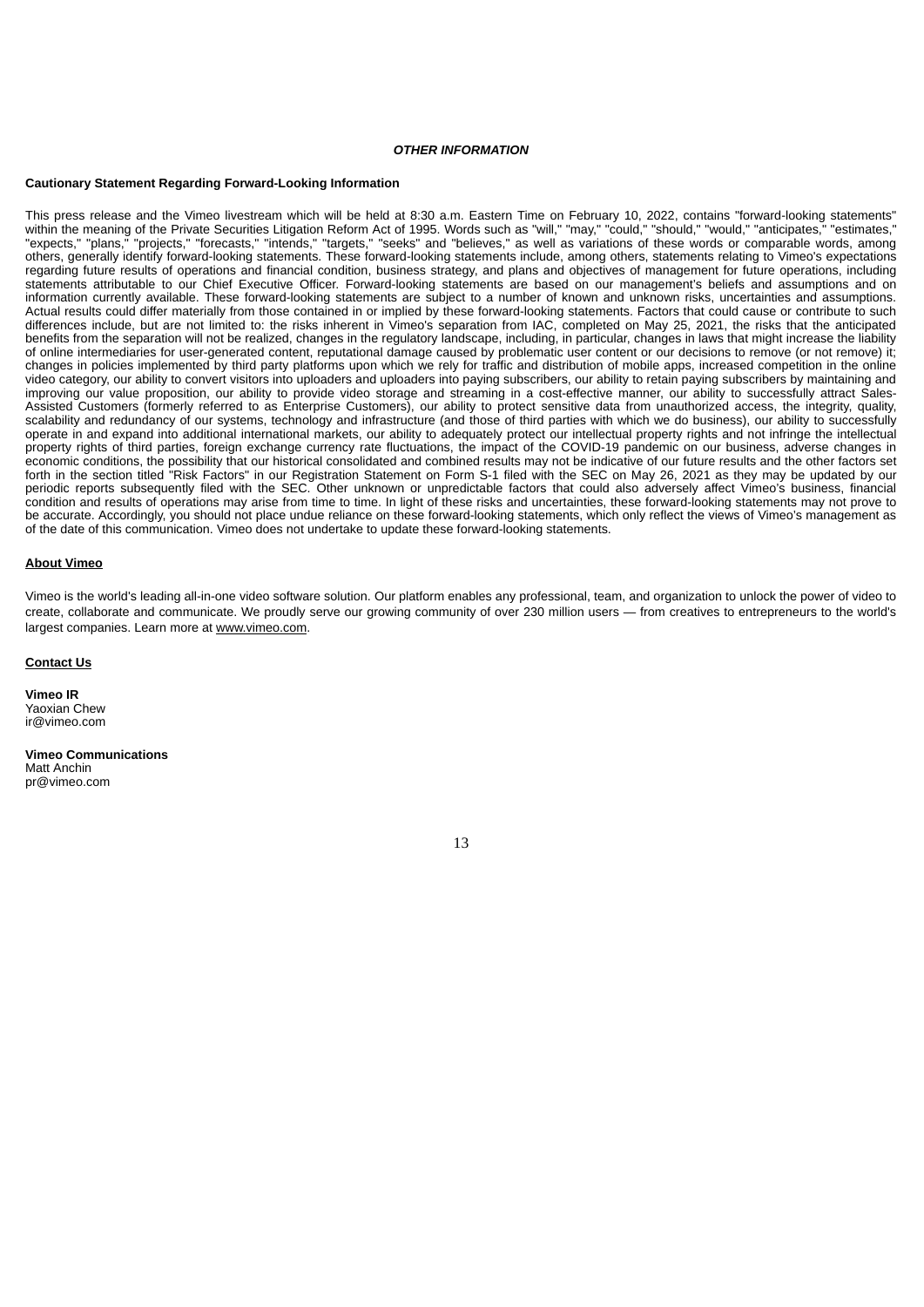

Vimeo 2022 Annual Shareholder Letter

February 9, 2022

Dear Shareholders,

Video is replacing text, images, and calls in millions of businesses around the world. Every day the size of Vimeo's market grows, and every day we capture more of this opportunity. My team and I are here to change how the world uses video. We're here to define and lead a new category: video for work.

Eight months ago, Vimeo spun-out of IAC as its 11th independent publicly-traded company and the first SaaS business born from its formidable portfolio. We went public during a pandemic, experienced our share of growing pains, and ultimately did not achieve the ambitions we set for the year. All of this has made us stronger, more self-aware and more disciplined.

2021 was also a year of great progress and validation, as our self-serve business gave rise to a new and fast-growing opportunity: reaching large companies through a sales force and empowering them with enterprise-grade video. We launched powerful new products and landed 7 figure deals as we scaled this nascent sales-assisted business to over \$100 million in revenue growing over 70%, while continuing to grow our self-serve business nearly 30%. This is progress we can, and will, build on.

It has been a transformational and humbling first year as a public company. We're entering 2022 with clarity, focus and essential learnings. I'd like to articulate concretely what we've learned thus far, and what you can expect from us in Vimeo's next chapter.

# **A video software solution for work**

What is Vimeo, really? The majority of our potential customers don't yet know the answer to this question, largely because Vimeo has evolved so materially over the last few years. Today we are a technology platform, not a viewing destination. We are a B2B solution, not the indie version of YouTube.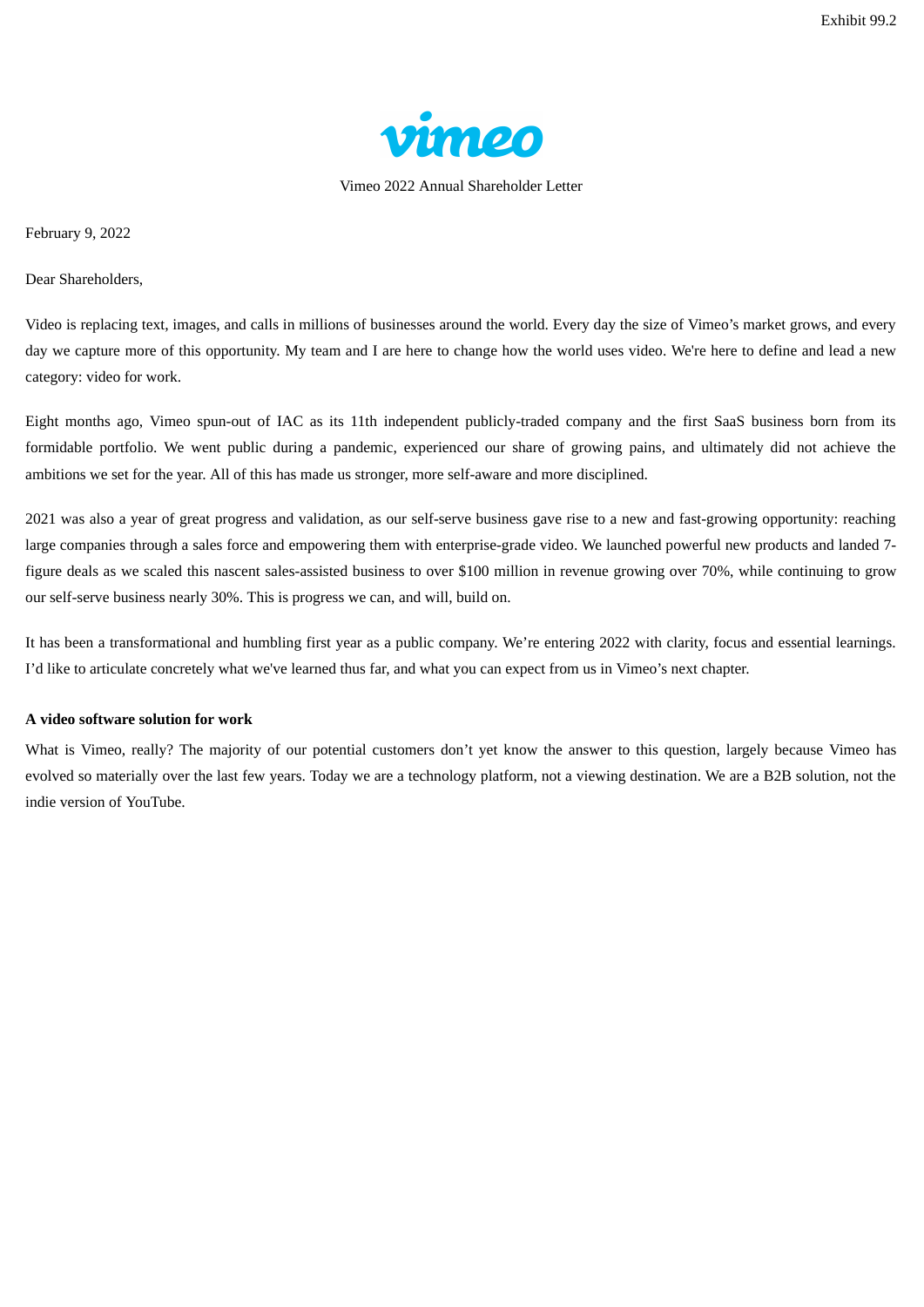We are both an established free video platform and an emerging enterprise software leader. But our customers don't care about how we define ourselves; they care about what Vimeo does for them.

*Vimeo powers video for work*. For our customers, this means:

- **Williams Sonoma** uses Vimeo to centralize their video content securely for over 28,000 employees worldwide across all 7 brands.
- **Nike** uses Vimeo to train retail partners across Europe, from Footlocker to JD Sports.
- **Expedia** uses Vimeo to broadcast high-profile, no-fail internal events to thousands of employees.
- **Gap** uses Vimeo to publish and manage their marketing videos, from digital lookbooks to social media campaigns.
- **Bayer** uses Vimeo to host live panel discussions, distribute marketing content in multiple languages, and train their buyers in over 20 countries.

# **Why video for work? Why now?**

We've long believed that any business with an online presence or distributed team will one day use video, much like they use e-mail, chat, image, and text today. This may have seemed far-fetched a few years ago, but it shouldn't anymore. Video has already become a primary form of expression for consumers, with billions of us watching and creating video every day. Most of us now naturally seek video to stay informed, learn new skills, and interact with each other. This behavior is permeating to the workplace, where employees increasingly expect to consume engaging content at work. As a result, organizations must now plan for a future that is video-first, and invest in software that will enable their teams to adopt video at scale.

The transition to video for real-time collaborative meetings, powered by products such as Zoom and Microsoft Teams, has already dramatically changed the way we work. But video is still massively underutilized beyond meetings. Today product managers still describe complex user flows to colleagues using text, when they could record and share the experience from the user's perspective with video. Marketers still produce overly edited whitepapers and infographics, when they could instantly host a webinar from their browser to interact with potential customers with video. HR departments continue to draft lengthy training manuals that are rarely read or digested, when they could just show how the job is done with video. Companies continue to settle for less engaging, less scalable, and less impactful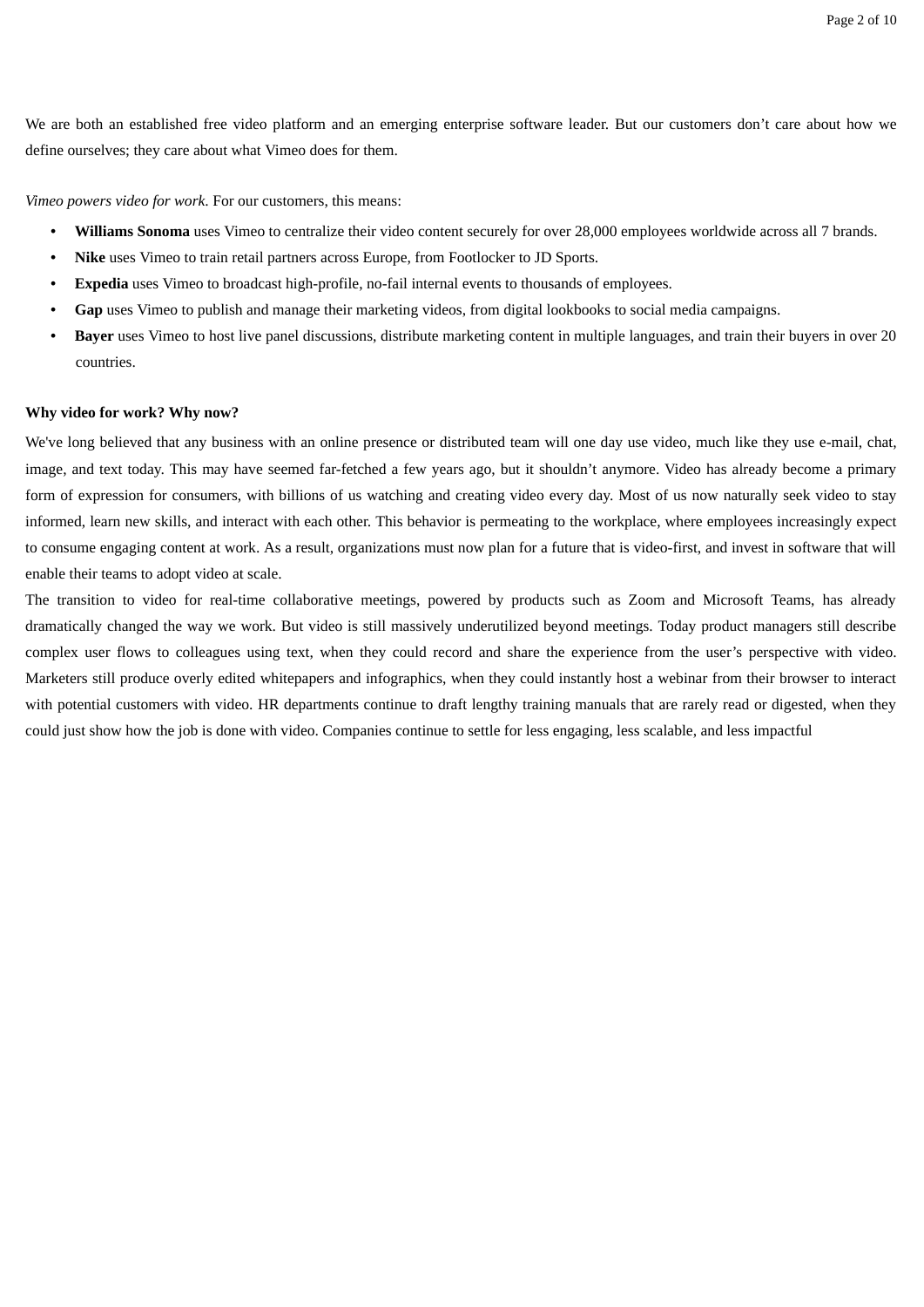communication modes at work. Because for most of us, creating, distributing, and accessing video is still too hard and full of friction.

## **Enterprise video at consumer scale**

Vimeo is removing this friction. Our solution enables companies and their teams to effortlessly collaborate, communicate, and connect with video. We offer a unique combination of 3 things that companies care about: enterprise-grade video capabilities, delivered via a consumerfriendly UX, integrated into a single platform. The result is software that our customers, and their end users, tell us they love to use. Whether broadcasting live to large audiences or sharing recorded content asynchronously, Vimeo solves problems that will only become more pronounced as video use cases proliferate at work. Our job is to anticipate and serve these use cases, to make them as easy as typing or pressing "play".

Our market is large, growing and underserved today. Vimeo's biggest competition is employees not being exposed to the power of video at work. In Q4 the majority of our new sales deals were greenfield video installations, not competitor replacements. And the alternatives remain fragmented — to the extent we are replacing existing software, they are typically some combination of expensive legacy hosting providers, single-feature point solutions, and custom in-house tech that doesn't scale.

Most telling is that when we speak to our existing customers, they are looking to use video more. Companies want to make video more interactive, to help train their employees and transact with customers directly in the content. They want to be able to edit videos as easily as they would a Google Doc. They want to record a 3-hour long session, and have that content be easily cut into bite-size chunks, automatically enhanced, and dynamically optimized to share with their audience. Every day we uncover more potential uses for video, and Vimeo, at work.

We win today because of our product, specifically our time to value, ease of use, and technological differentiation. We believe that product is how we'll win tomorrow. We have years of industry knowledge and expertise, the most advanced and horizontal video solution on the market, and the singular focus of spending 100% of our energy on video. It's a decent head start and one that we plan to widen the distance on this year.

## **Essential learnings**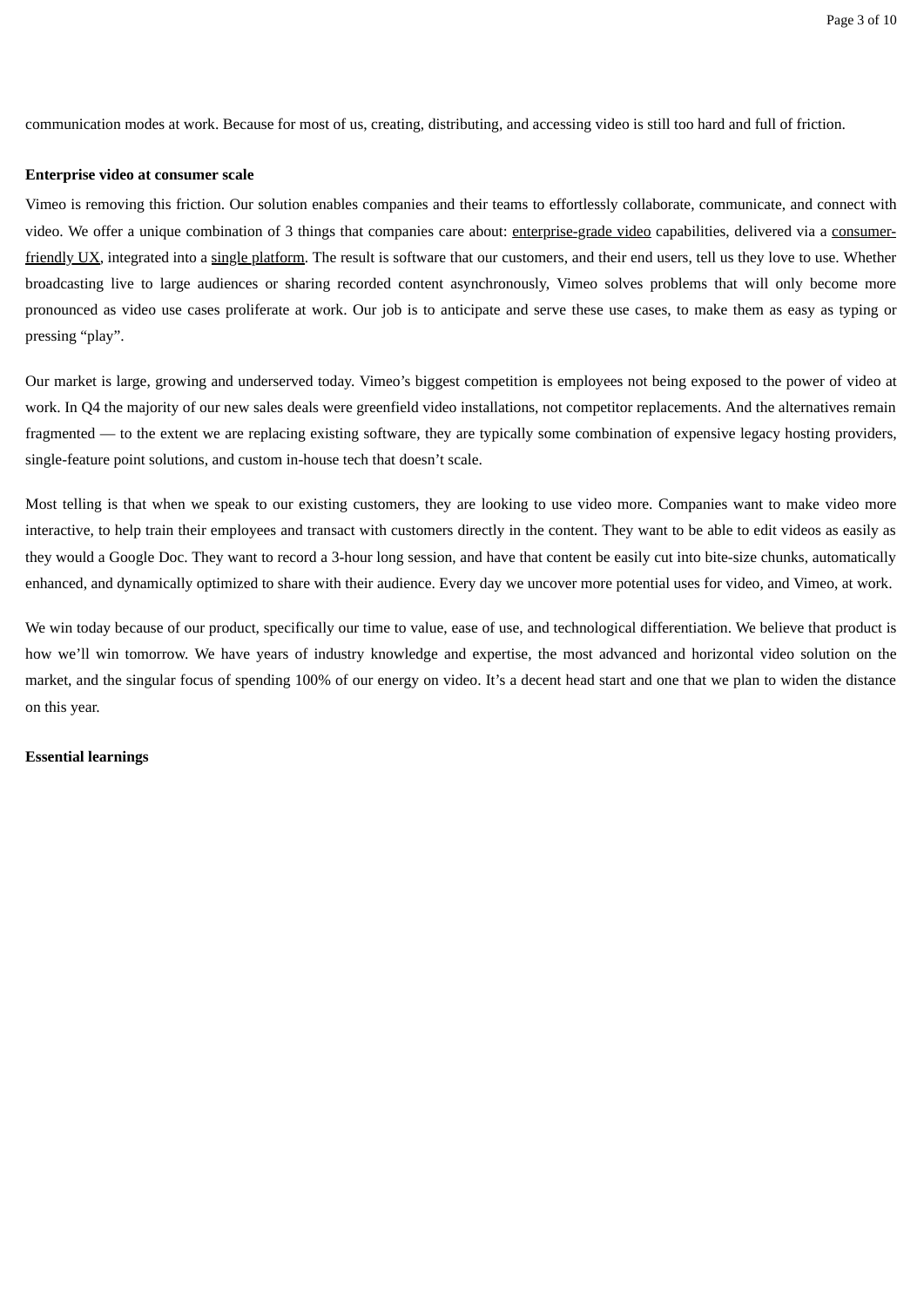Two of Vimeo's guiding principles are "Own It" and "Be Real".

When we decided to go public at the height of the pandemic, we faced challenging comparables. We also knew that we had an early-stage, high potential sales-assisted business with enduring tailwinds. With customers knocking on our door and our backlog soaring, we weren't able to discern how much of our momentum was from COVID-driven demand versus the growing strength and universal applicability of our video solution. We figured that our tailwinds would carry us similarly throughout 2021.

It's now clear that we were naive about some things: our ability to predict post-pandemic demand (particularly for livestreaming), our expectation that urgency to buy and willingness to pay would hold up for our smaller customers, and our resulting challenges in forecasting performance. These missteps are regrettable, but fixable. Importantly, none of them undermine the fundamental drivers of Vimeo's long-term value.

I like to think that it's this same naivety that led us to bet our future on this market in 2017, when it was far from obvious. Our entrepreneurial ambition has served us well, but we must channel it better towards execution in 2022. We will make the necessary changes to how we operate and communicate with you so we can all focus on what matters most: building the best product to power video at work, and translating that power into a great business.

# **What you can expect in 2022**

We expect revenue to grow between 15% and 18% this year. We expect our revenue to grow between 17% and 19% in Q1, to decelerate from there as we compare to an exceptional first half of 2021, and to reaccelerate in the second half of 2022. We are dealing with several factors that contribute to this view as the year progresses, including: predicting SMB demand post-COVID, moving to a seat-based monetization model, and deprecating our consumer-oriented Magisto business as we refocus resources on serving large companies. These are more unknowns than we want going into the year; but we'd rather not show you false precision or constrain ourselves from making the right longterm decisions for Vimeo.

While we expect our overall revenue growth to decelerate from 2021, we expect our revenue makeup will be of higher value, stickier dollars. Our Sales-Assisted revenue (anything sold through our sales force, previously referred to as "Enterprise") now comprises 30% of total revenue and grew over 50% year-over-year in Q4. In 2022, our north star metrics are focused on serving companies with more than 100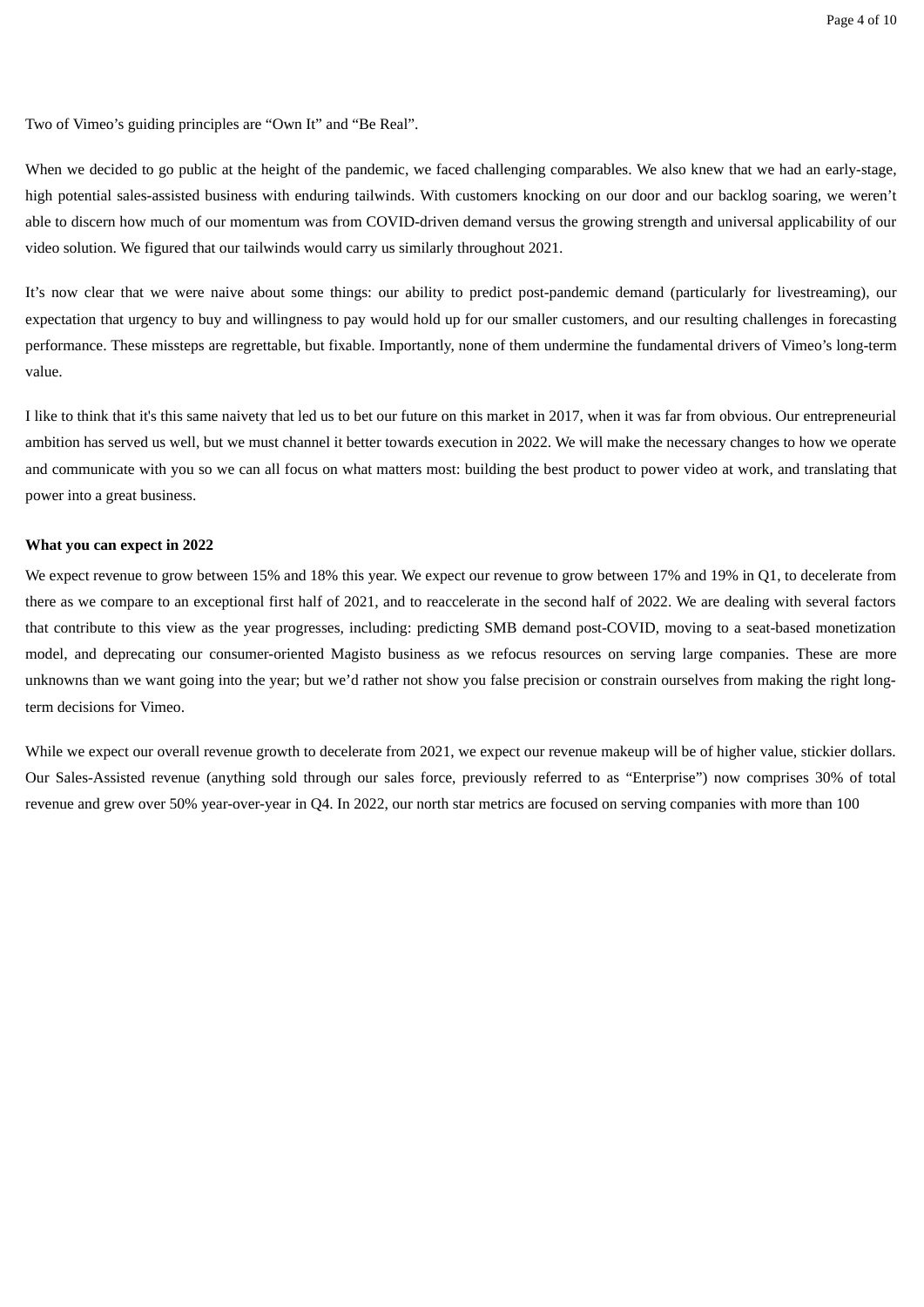employees. These are the customers who are best served by our expanding product suite, who exhibit the highest willingness to pay, and who we can grow with most. We expect Sales-Assisted revenue to grow well above 30% in 2022; within that, we expect revenue from companies with more than 100 employees to grow much faster, and revenue from companies with more than 1,000 employees faster still.

As an early business in transition, we owe you more visibility into what is happening under the surface and the underlying trends that give us confidence in our strategy. I want to share 3 signals that we think indicate we're on the right track:

1. Our product is engaging and delivers value people are willing to pay for. Over the past eight quarters, users who try our tools for free are converting to paying subscribers at increasing rates. Our flagship Vimeo Enterprise is showing strong signs of product-market fit, with a Net Promoter Score of over 65 and over 90% of teams active on the platform each month. The Vimeo platform now powers content for millions of users worldwide across hundreds of thousands of business domains, and the number of new users who belong to a business domain grew over 60% year-over-year in Q4. Importantly, these business domain accounts convert to paying subscribers at a significantly higher rate than our other free users today. So in 2022, we'll aim to more directly convert more business domains to Vimeo





Enterprise through our product and sales team.

2. Our all-in-one platform strategy is resonating with companies and expanding our addressable market. We launched several new products in 2021 to increase our utility and entry points within companies (namely Video Library and Vimeo Events, both sold as part of our Vimeo Enterprise offering). While still early, this product expansion is gaining steam with over 45% of Vimeo Enterprise accounts in Q4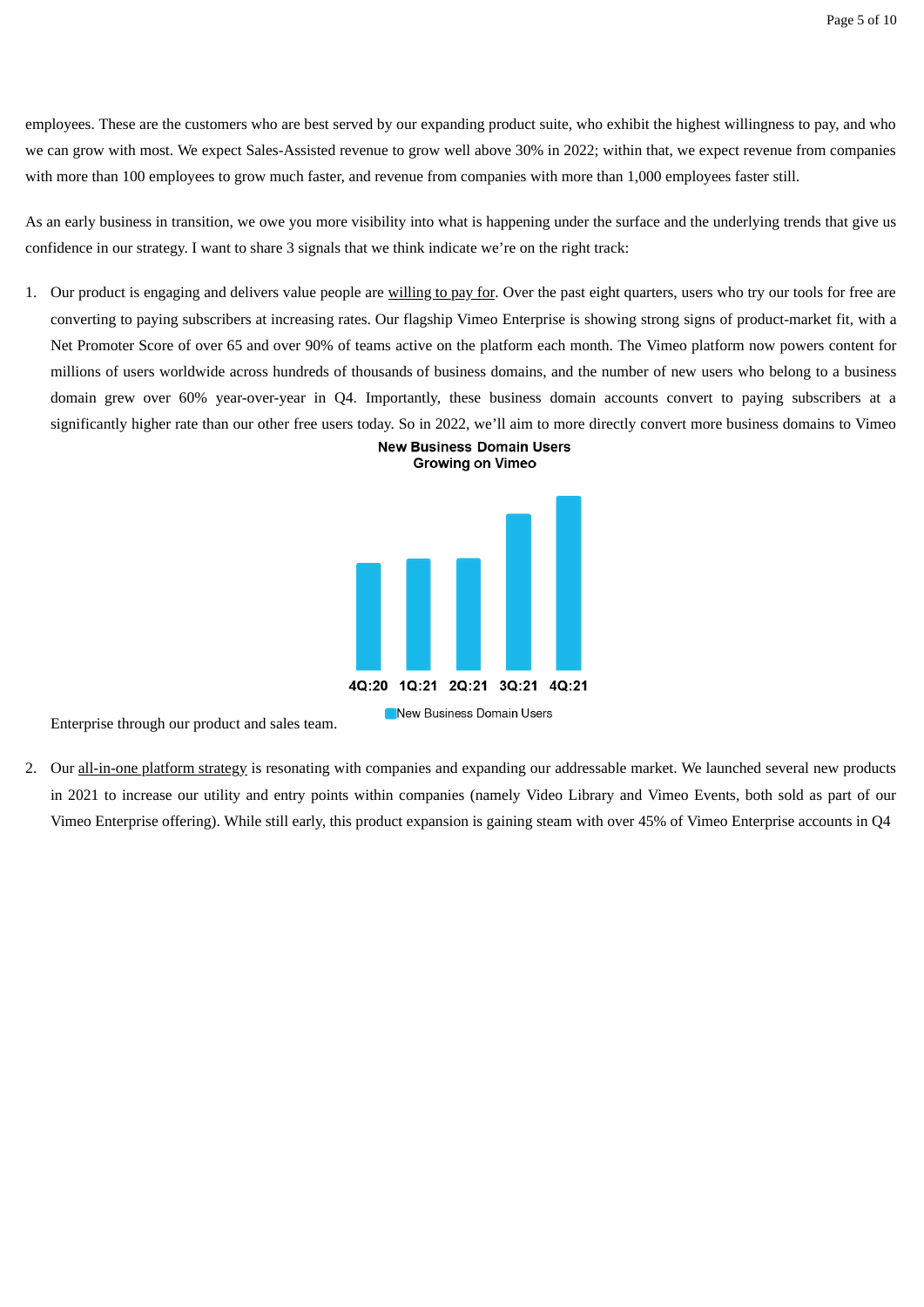using two or more products versus just 10% a year ago. Said differently, almost half of our Vimeo Enterprise customers are now using us for workflows beyond livestreaming. We are steadily diversifying into stickier use-cases that will enable Vimeo to touch many more



employees at work.

3. We have a growing blue chip customer base and low-hanging fruit to improve monetization. Revenue from companies with more than 1,000 employees grew significantly faster than total Sales-Assisted revenue in Q4. Our sales pipeline for those customers grew even faster, faster still outside the U.S. We believe we can improve our pipeline win rates with more surgical sales plays, increased sales force specialization and improved data-driven qualification. Same goes for retention and expansion, where we are investing in customer success and moving to a per-seat monetization model that better aligns with our customers' realization of value. In Q4, we used this new monetization model to land a 7-figure, multi-year deal with a large retailer, our largest Vimeo Enterprise deal ever.

Looking ahead we see a sizable monetization opportunity within our existing user base, as we continue to add value to our product and better educate users of that value. As of Q4, 89% of Fortune 500 companies have at least one account on Vimeo; yet most of these companies are paying us less than \$100 a month. When we successfully upgrade these companies through our sales force, we do so at an average ARPU of over 250x our average Vimeo ARPU. We're actively unlocking this opportunity through investments this year in product expansion, per-seat monetization, and scalable sales campaigns.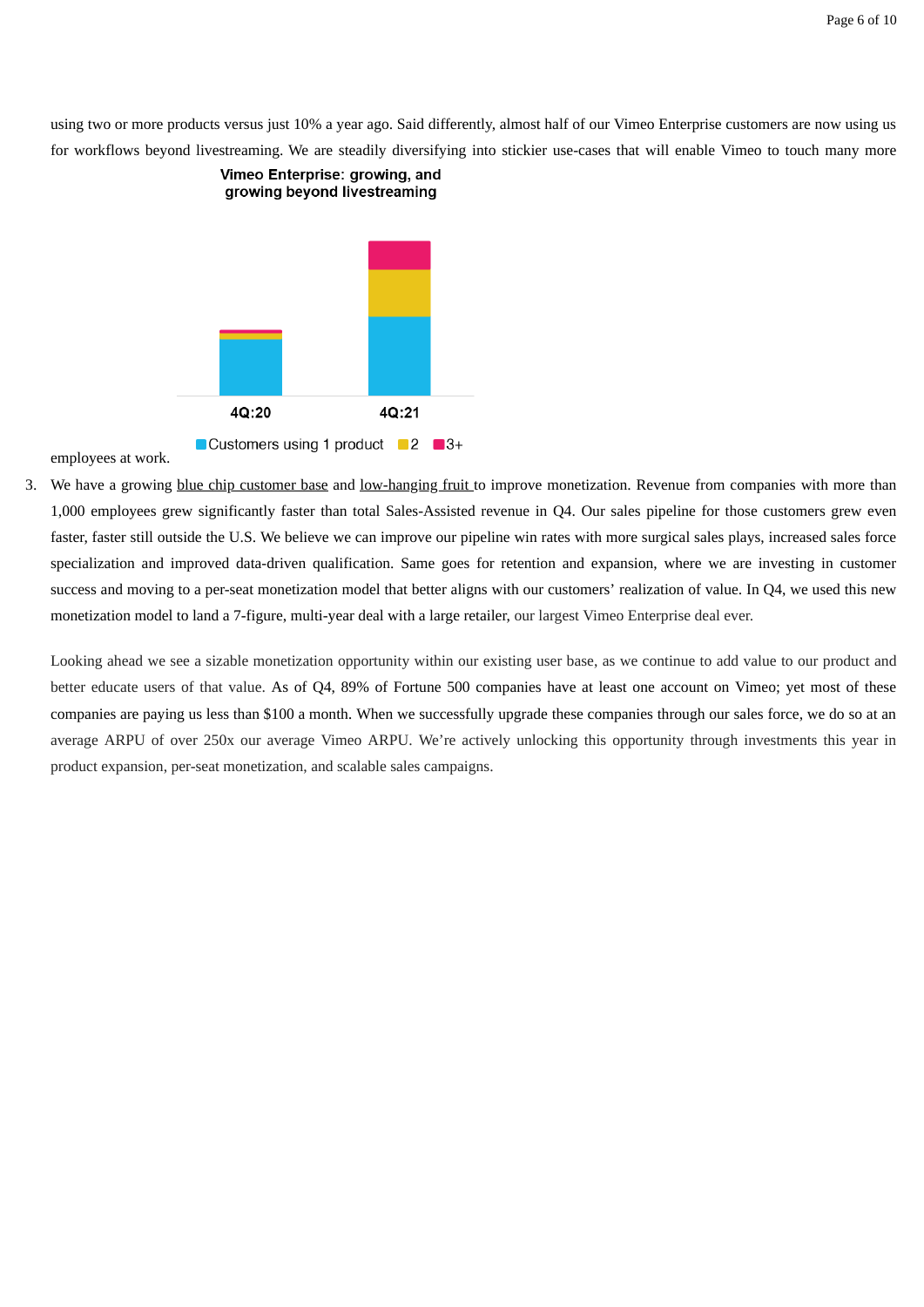

These signals continue to give us confidence that Vimeo can be a 30% grower over the long term. To get to that growth rate we have to penetrate less than 5% of the businesses in our addressable market, and increase our ARPU by a few hundred dollars over the next 4 years. This is against an accelerating pace of six and seven-figure deals that we've closed in the last few months with the help of our latest product introductions. And there is much more to come.

# **Conclusion**

Back in 2017, I believed deeply that video was transforming the world and that businesses were missing out. That if we could find a way to help them harness the power of video, we could build a wildly successful SaaS company. But there were still many open questions about the market: would businesses actually adopt video in their day-to-day work? Would employees ever get truly comfortable being in front of the camera? Would technology evolve fast enough to make video truly ubiquitous? At the time, there was a small group of us at the company who believed, and who were ready to bet our careers and the future of Vimeo on that belief.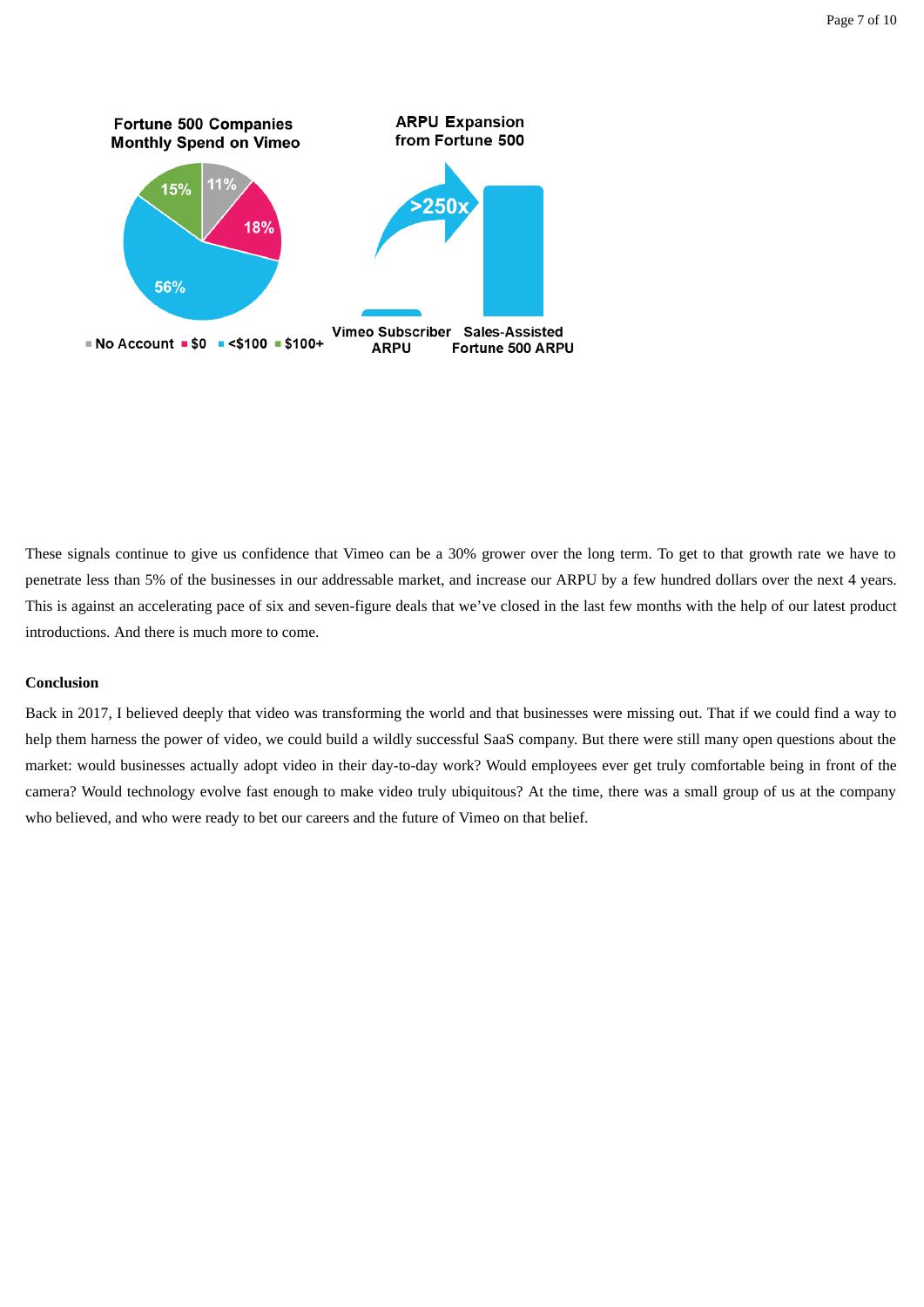Today, I look at our executive team and board of directors and I see that same belief. But this time there's a larger group of believers, more battle tested and experienced, with the best kind of validation: a treasure trove of world-class customers using Vimeo to work better, faster and smarter. We enjoy the support of fantastic long-term investors by our side, the flexibility of a robust balance sheet, and we'll keep adding proven industry veterans to our team. A far cry from those lonely days four years ago.

Execution is hard to get right, but it's also something you can improve at, course correct and hone. Not so if you've got the wrong strategy, a subpar product, or a market with structural headwinds. Vimeo has the opposite. We also have over 1,200 Vimeans who are passionate, hungry, and eager to show the world what video can do. So we start 2022 with a more focused playbook and the same entrepreneurial spirit that got us here— betting on ourselves, and all in. Now back to work.

Sincerely, Anjali Sud CEO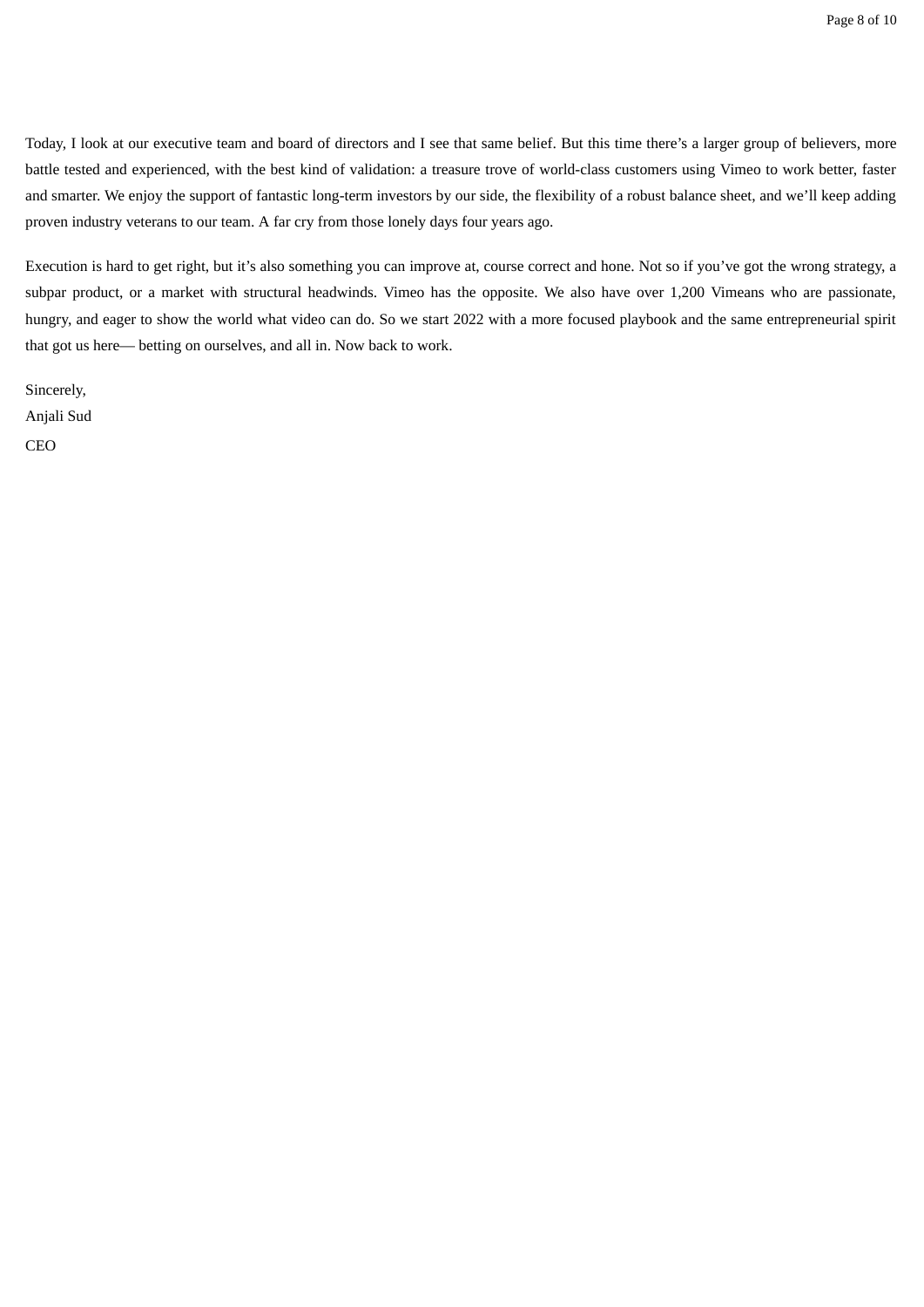# **Glossary**

**Sales-Assisted (formerly referred to as "Enterprise") Customers** – Subscribers who purchase plans through contact with our sales force.

**Self-Serve Customers** – Subscribers who purchase plans without contact with our sales force, including directly through our website or mobile app.

**Subscribers** – The number of users who have an active subscription to one of Vimeo's paid plans measured at the end of the relevant period. Vimeo counts each account with a subscription plan as a subscriber. In the case of Sales-Assisted Customers who maintain multiple accounts across Vimeo's platforms as part of a single Sales-Assisted subscription plan, Vimeo counts only one subscriber. Vimeo does not count team members who have access to a subscriber's account as additional subscribers.

**Average Subscribers** – The sum of the number of Subscribers at the beginning and at the end of the relevant measurement period divided by two.

**Average Revenue per User ("ARPU")** – The annualized revenue for the relevant period divided by Average Subscribers. For periods that are less than a full year, annualized revenue is calculated by dividing the revenue for that particular period by the number of calendar days in the period and multiplying this value by the number of days in that year.

**Vimeo Enterprise** – Vimeo's video offering for large organizations, sold through our sales force, that provides intuitive tools to record and upload content, secure live streaming of events, a corporate video library, webinar functionality, single-sign-on support, content delivery network optimization to improve quality-of-service in corporate networks, robust analytics, and the ability to use our technology on a whitelabel basis (so that a company's own branding is featured instead of Vimeo).

**Business Domains** – Email domains that represent likely business customers. Business domains exclude common education domains and public email providers such as Gmail, Yahoo, etc.